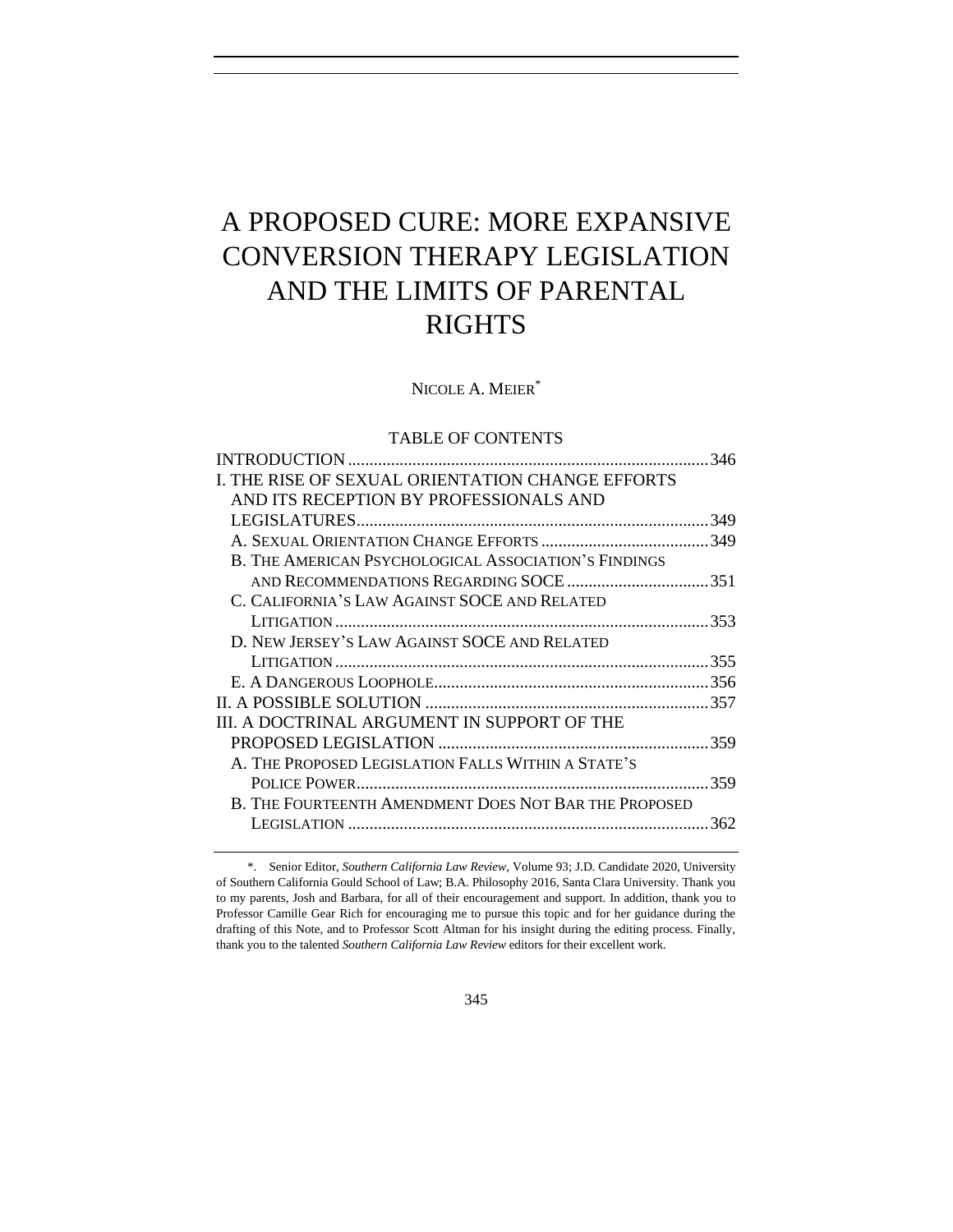| 346<br>SOUTHERN CALIFORNIA LAW REVIEW | [Vol. 93:345] |
|---------------------------------------|---------------|
|---------------------------------------|---------------|

| 1. The Limits of Parental Rights Under the Fourteenth           |       |
|-----------------------------------------------------------------|-------|
|                                                                 | .363  |
| 2. Parental Rights Bar State Intrusion When Children Are Not    |       |
|                                                                 | .364  |
| 3. Parental Rights Are Limited When Demonstrated to Be          |       |
|                                                                 |       |
| 4. Parental Rights Are Necessarily and Constitutionally Limited |       |
|                                                                 |       |
| 5. Bolstering a Claim of Parental Rights with a Free Exercise   |       |
| Claim Still Does Not Bar State Intervention When Children       |       |
|                                                                 | . 368 |
| 6. A Claim of Religious Freedom Does Not Insulate Parental      |       |
| Rights from State Intrusion in the Context of SOCE 371          |       |
| IV. "THICK" VERSUS "THIN" PARENTAL RIGHTS372                    |       |
| V. A POTENTIALLY FRUITLESS ENDEAVOR?372                         |       |
| VI. A POLICY ARGUMENT IN SUPPORT OF THE PROPOSED                |       |
|                                                                 |       |
|                                                                 | .376  |
|                                                                 |       |

## <span id="page-1-1"></span>INTRODUCTION

<span id="page-1-0"></span>Presently, only eighteen states and the District of Columbia have laws that bar state-licensed mental healthcare providers from engaging in sexual orientation change efforts ("SOCE"), commonly known as conversion or reparative therapy, with minors.<sup>1</sup> Several other states—such as Florida, Michigan, and Pennsylvania—have cities and counties in which this practice has been barred, but these states still lack state-wide SOCE legislation.<sup>2</sup>

Legislation prohibiting state-licensed mental healthcare providers from engaging in SOCE with minors is relatively new; California led the pack in passing SOCE legislation in 2012, and the majority of the other states with SOCE legislation did not follow suit until 2017 and 2018.<sup>3</sup> Predictably, there is limited litigation on the constitutionality of these laws. However, the Ninth Circuit weighed in on the issue in *Pickup v. Brown*<sup>4</sup> and *Welch v. Brown*<sup>5</sup> as

<sup>1</sup>*. Conversion Therapy Laws*, MOVEMENT ADVANCEMENT PROJECT, http://www.lgbtmap.org/ equality-maps/conversion\_therapy [https://perma.cc/U5BY-RKQ6].

<sup>2</sup>*. Id.*

<sup>3</sup>*.* MOVEMENT ADVANCEMENT PROJECT, CONVERSION THERAPY LAWS (2019), http://www.lgbt map.org/img/maps/citations-conversion-therapy.pdf [https://perma.cc/8SYG-LZHZ] (listing the states that have passed SOCE laws with links to the respective state legislation).

<sup>4.</sup> Pickup v. Brown, 740 F.3d 1208 (9th Cir. 2014).

<sup>5.</sup> Welch v. Brown, 834 F.3d 1041 (9th Cir. 2016).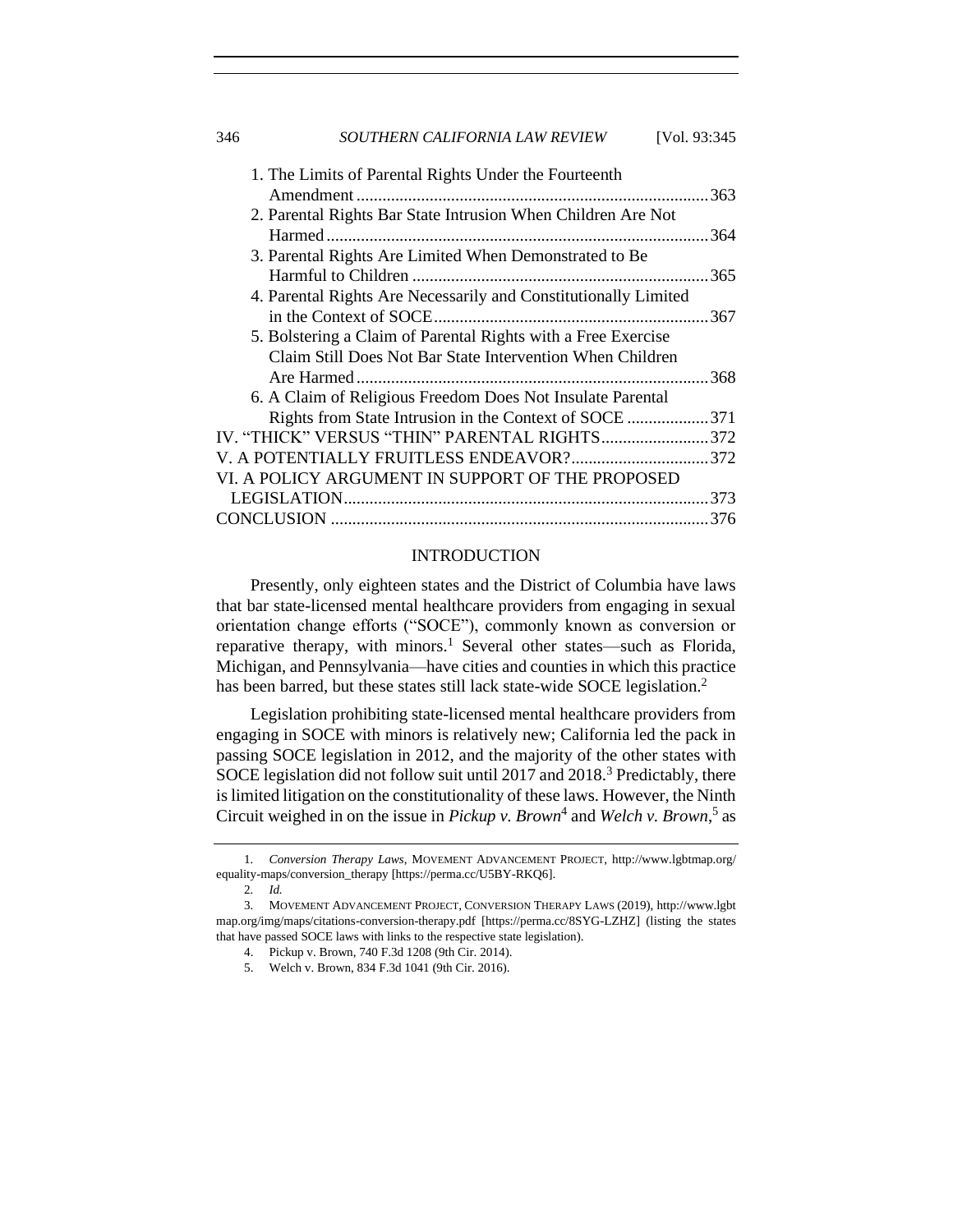did the Third Circuit in *King v. Governor of New Jersey*<sup>6</sup> and *Doe ex rel. Doe v. Governor of New Jersey*. <sup>7</sup> Both circuits have upheld the constitutionality of the respective California and New Jersey laws that bar state-licensed mental healthcare providers from engaging in SOCE with minors.<sup>8</sup> The Supreme Court has consistently refused to hear the issue, denying certiorari in each of these cases. $9$  Thus, these circuit rulings that the respective laws are constitutional stand.

Although the states have not put forth a unified front regarding statelicensed mental healthcare providers engaging in SOCE with minors,<sup>10</sup> the states that have SOCE legislation cohere in the rationale behind their laws: protecting minors from a practice that is known to be both harmful and ineffective. Still, the Ninth Circuit noted a critical loophole in California's SOCE legislation: the legislation "does *not* ... [p]revent unlicensed providers, such as religious leaders, from administering SOCE to children or adults."<sup>11</sup> Consequently, given the nearly identical phrasing of each state's legislation in only barring *state-licensed* mental healthcare providers from engaging in SOCE with minors, minors in states with and without SOCE legislation alike are left unprotected from SOCE at the hands of *unlicensed* providers who administer the bulk of SOCE on minors.<sup>12</sup>

<span id="page-2-0"></span>The empirical data demonstrating the harmfulness and ineffectiveness of SOCE, however, does not draw this distinction between state-licensed and unlicensed providers; rather, the data demonstrates that SOCE at the hands of state-licensed *and* unlicensed providers brings about the same deleterious effects on minors. This then begs the question: if the empirical data demonstrates that SOCE are harmful and ineffective when performed by both state-licensed *and* unlicensed providers, and if this data was sufficient to support states in barring the practice by state-licensed providers, why then is this data not also sufficient to prohibit the practice on minors altogether, regardless of the source?

<sup>6.</sup> King v. Governor of New Jersey, 767 F.3d 216 (3d Cir. 2014).

<sup>7.</sup> Doe *ex rel.* Doe v. Governor of New Jersey, 783 F.3d 150 (3d Cir. 2015).

<sup>8</sup>*. Welch*, 834 F.3d at 1044–47; *Doe*, 783 F.3d at 156; *King*, 767 F.3d at 246–47; *Pickup*, 740 F.3d at 1236.

<sup>9.</sup> Welch v. Brown, 137 S. Ct. 2093 (2017); Doe v. Christie, 136 S. Ct. 1155 (2016); King v. Christie, 135 S. Ct. 2048 (2015); Pickup v. Brown, 573 U.S. 945 (2014).

<sup>10</sup>*. See* MOVEMENT ADVANCEMENT PROJECT, *supra* note [3.](#page-1-1)

<sup>11</sup>*.* Pickup v. Brown, 740 F.3d 1208, 1223 (9th Cir. 2014).

<sup>12</sup>*. See* CHRISTY MALLORY ET AL., CONVERSION THERAPY AND LGBT YOUTH 4 (2018) (finding that, while only 20,000 lesbian, gay, bisexual, and transgender ("LGBT") youth will receive conversion therapy from a state-licensed healthcare provider in the states that do not currently have laws prohibiting the practice, 57,000 LGBT youth will receive conversion treatment from unlicensed advisors before they reach the age of eighteen across all states).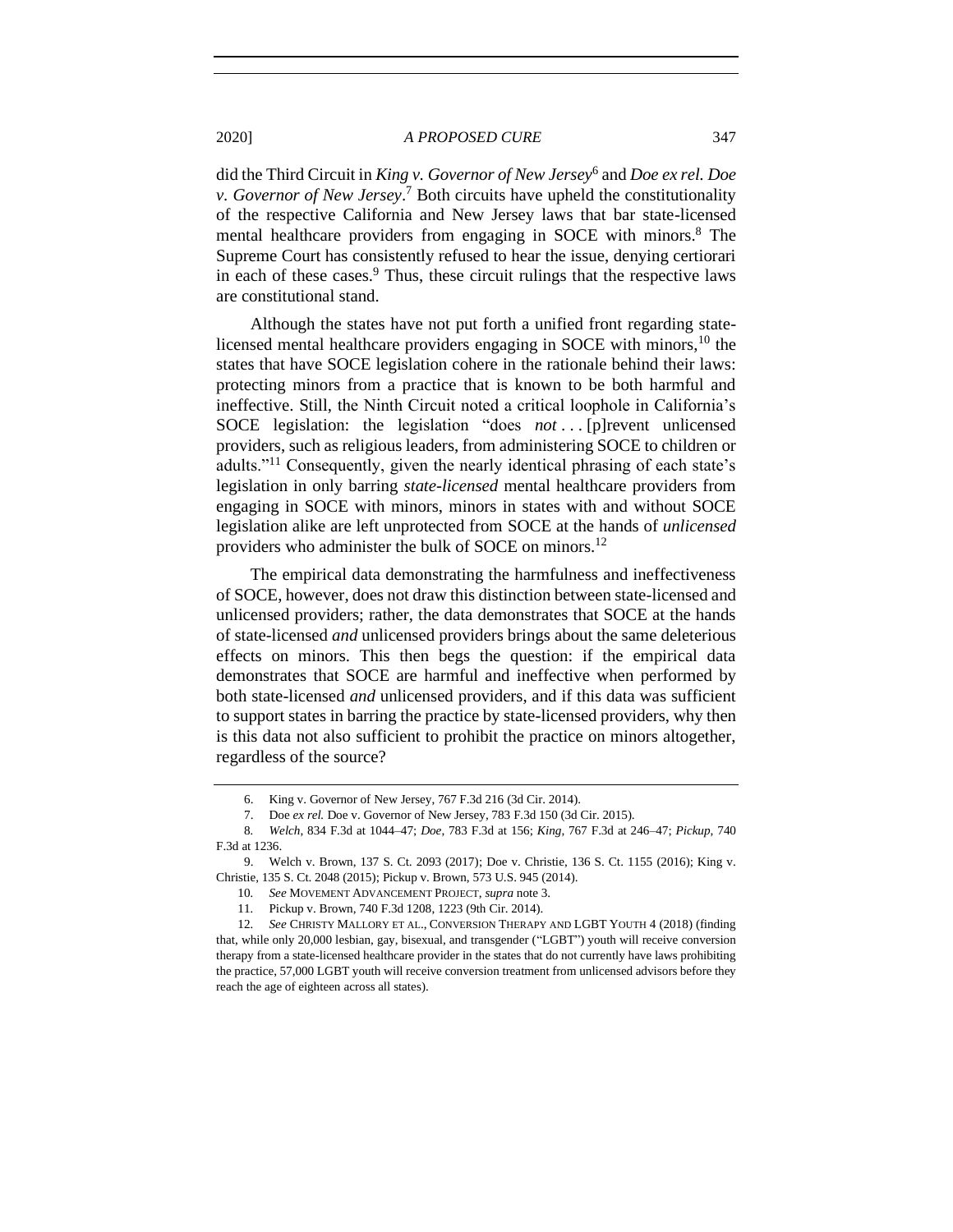This Note will propose and examine the constitutional bounds of more expansive legislation that targets not just SOCE at the hands of state-licensed mental healthcare providers, but also at the hands of unlicensed providers specifically religious leaders. Though more expansive legislation would likely trigger constitutional objections under the First Amendment, particularly with respect to free speech and free exercise rights, this Note will examine the constitutionality of this proposed legislation through the lens of parental rights under the Fourteenth Amendment.<sup>13</sup>

This Note will proceed in the following order: Part I will examine the history and nature of SOCE, detail the current position of mainstream mental health professional associations regarding SOCE, and analyze current SOCE legislation and its deficiencies. Part II will propose more expansive SOCE legislation and establish that such legislation would not unconstitutionally infringe upon parental rights under the Fourteenth Amendment. Part III will analyze the limits that the Supreme Court has hitherto placed on parental rights, taking the defined limits of these rights in light of claims of religious freedom into special consideration. Parts IV and V will respond to anticipated critiques of the proposed legislation, focusing on the potential ease with which the legislation may be evaded and the ramifications that the legislation may have with respect to parental rights. Finally, Part VI will provide several policy justifications for the proposed legislation.

This Note will ultimately conclude that, as a matter of both doctrine and policy, states not only can, but should amend or enact legislation to eradicate the practice of SOCE on minors altogether, without limitations based on whether the SOCE provider is state-licensed. This Note will conclude that such legislation does not unconstitutionally infringe upon parental rights guaranteed by the Fourteenth Amendment.

<sup>13.</sup> The First Amendment implications of current SOCE legislation have been examined at length. *See generally* Elizabeth Bookwalter, Note, *Getting It Straight: A First Amendment Analysis of California's Ban on Sexual Orientation Change Efforts and Its Potential Effects on Abortion Regulations*, 22 AM. U. J. GENDER SOC. POL'Y & L. 451 (2014) (discussing the Ninth Circuit's analysis of the free speech and free exercise issues that California's SOCE legislation poses); Megan E. McCormick, Note, *The Freedom to Be "Converted"?: An Analysis of The First Amendment Implications of Laws Banning Sexual Orientation Change Efforts*, 48 SUFFOLK U. L. REV. 171 (2015) (examining the free speech implications of SOCE legislation); Jacob M. Victor, Note, *Regulating Sexual Orientation Change Efforts: The California Approach, Its Limitations, and Potential Alternatives*, 123 YALE L.J. 1532 (2014) (considering the First Amendment concerns raised by California's SOCE legislation).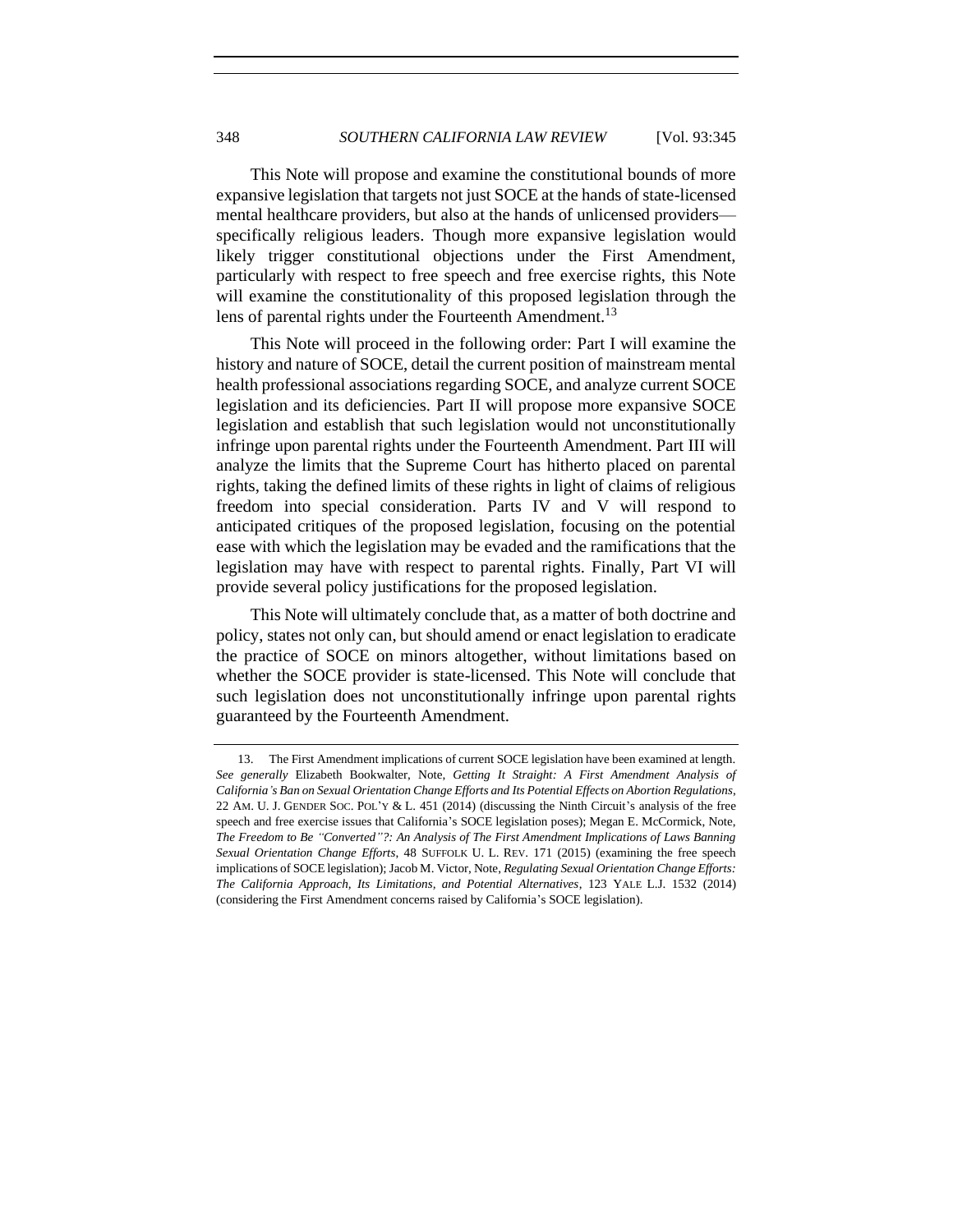# <span id="page-4-0"></span>I. THE RISE OF SEXUAL ORIENTATION CHANGE EFFORTS AND ITS RECEPTION BY PROFESSIONALS AND LEGISLATURES

## A. SEXUAL ORIENTATION CHANGE EFFORTS

<span id="page-4-2"></span><span id="page-4-1"></span>Sexual orientation change efforts ("SOCE") are defined as "efforts to alter sexual orientation through psychoanalytic and behavior therapy," and, in the religious context, through "religiously based self-help groups for distressed individuals" who seek "'healing' or change" and to become "exgay."<sup>14</sup> This practice developed in the nineteenth century, a time when people who were homosexual or gender non-conforming were stigmatized, discriminated against, and criminalized.<sup>15</sup> In a 2018 study, the Williams Institute estimated that, in the United States, 350,000 lesbian, gay, bisexual, or transgender ("LGBT") adolescents had received conversion therapy treatment; 20,000 LGBT youth will receive conversion therapy from a statelicensed healthcare provider in the states that do not currently have laws prohibiting the practice; 6,000 LGBT youth in states with laws that ban licensed healthcare providers from practicing conversion therapy on minors would have been subject to the treatment if their states did not have such laws; and 57,000 LGBT youth will receive conversion therapy treatment from religious or spiritual advisors before they reach the age of eighteen.<sup>16</sup>

Methods of SOCE include aversion treatments, such as "inducing nausea, vomiting, or paralysis; providing electric shocks; or having the individual snap an elastic band around the wrist when the individual bec[omes] aroused to same-sex erotic images or thoughts," in addition to "covert sensitization, shame aversion, systematic desensitization, orgasmic reconditioning, and satiation therapy."<sup>17</sup> Castration has also been used as a method of aversion therapy.<sup>18</sup> Non-aversive treatments have focused on "dating skills, assertiveness, and affection training."<sup>19</sup> Cognitive approaches have centered around "reframing desires, redirecting thoughts, or using hypnosis, with the goal of changing sexual arousal, behavior, and orientation."<sup>20</sup> For adolescents, there are also involuntary or coerced in-

<sup>14.</sup> JUDITH M. GLASSGOLD ET AL., AM. PSYCHOLOGICAL ASS'N, REPORT OF THE AMERICAN PSYCHOLOGICAL ASSOCIATION TASK FORCE ON APPROPRIATE THERAPEUTIC RESPONSES TO SEXUAL ORIENTATION 22, 25 (2009) [hereinafter TASK FORCE REPORT] (citation omitted).

<sup>15.</sup> *Id.* at 21.

<sup>16.</sup> MALLORY ET AL., *supra* note [12,](#page-2-0) at 1.

<sup>17</sup>*.* TASK FORCE REPORT, *supra* note [14,](#page-4-2) at 22.

<sup>18</sup>*. Born Perfect: The Facts About Conversion Therapy*, NAT'L CTR. FOR LESBIAN RTS., http://www.nclrights.org/bornperfect-the-facts-about-conversion-therapy/#q2 [https://perma.cc/8MGD-TZUP].

<sup>19.</sup> TASK FORCE REPORT, *supra* note [14,](#page-4-2) at 22.

<sup>20</sup>*. Id.*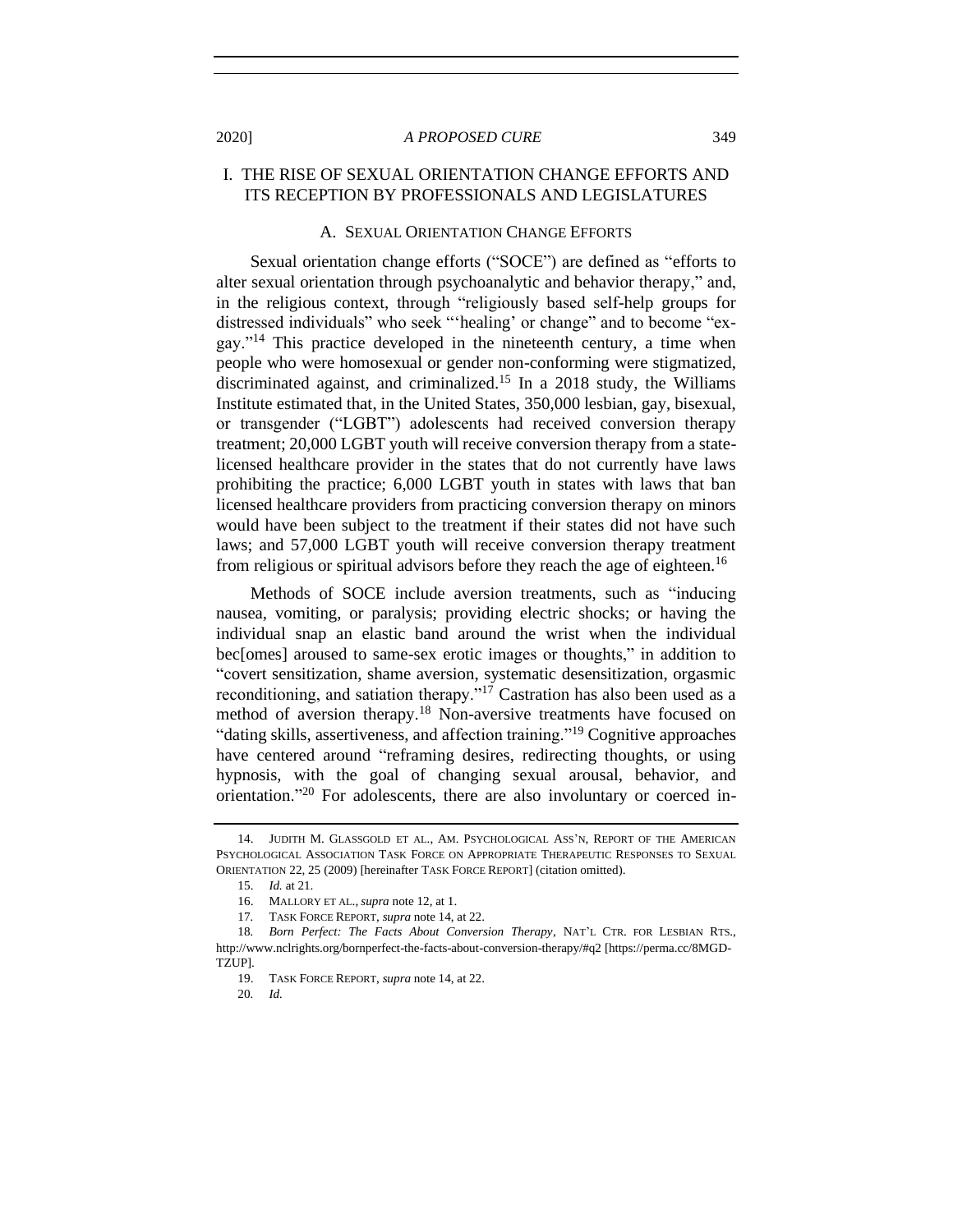patient or residential treatment options.<sup>21</sup>

<span id="page-5-0"></span>Other treatment options include religious-based programs. One of the better-known programs was called Love in Action's Refuge, which was closed in 2007 and is no longer advertised, though it still sponsors adult conversion therapy programs;<sup>22</sup> another was an umbrella organization known as Exodus International, which was shut down in 2013.<sup>23</sup> Still, religious-based programs remain active. According to patient anecdotes, they "allegedly use[] fear and even threats about negative spiritual, health, and life consequences" as part of their curriculum.<sup>24</sup> One such program allegedly had its participants keep a "moral inventory" journal, "in which they detail[ed] their struggle with same-sex temptation over the years, which they read at emotionally raw group meetings."<sup>25</sup> Another program made use of "[a]version therapy, shock therapy, harassment and occasional physical abuse" with the goal of getting its participants to "hate [themselves] for being [lesbian, gay, bisexual, transgender, or queer]."<sup>26</sup> The program allegedly "removed . . . everything that made [its participants] unique," and then remade them into ostensibly devout and heterosexual human beings. $27$ Another program rendered a minor stricken with fear that, even if the minor did "come out [of the program] straight," he or she would be "so mentally unstable and depressed it [would not] matter."<sup>28</sup> Love in Action is reported to have staged a mock funeral for one of its participants who no longer wished to be enrolled in the program, having the participant lay still on a table while others lamented his inability to "stick with God" and his resulting premature death.<sup>29</sup>

<sup>21</sup>*. Id.* at 74.

<sup>22</sup>*. Id.* at 75 n.63.

<sup>23.</sup> Julie Rodgers, Opinion, *What I Learned from Gay Conversion Therapy*, N.Y. TIMES (May 5, 2018), https://www.nytimes.com/2018/05/05/opinion/gay-conversion-therapy.html [https://perma.cc/KB 9P-VVFU].

<sup>24.</sup> TASK FORCE REPORT, *supra* note [14,](#page-4-2) at 75.

<sup>25.</sup> Alex Williams, *Gay Teenager Stirs a Storm*, N.Y. TIMES (July 17, 2005), https://www.nytimes. com/2005/07/17/fashion/sundaystyles/gay-teenager-stirs-a-storm.html [https://perma.cc/DAF5-JYB2].

<sup>26.</sup> James Michael Nichols, *A Survivor of Gay Conversion Therapy Shares His Chilling Story*, HUFFPOST (Nov. 17, 2016, 11:05 AM), https://www.huffingtonpost.com/entry/realities of conversion therapy\_us\_582b6cf2e4b01d8a014aea66 [https://perma.cc/JAH7-JTTS].

<sup>27</sup>*. Id.* (citation omitted).

<sup>28.</sup> Williams, *supra* note [25](#page-5-0) (citation omitted).

<sup>29.</sup> Michelle Goldberg, *Ex-Gay Leader John Smid's About-Face*, DAILY BEAST (July 13, 2017 10:09 PM) (citation omitted), https://www.thedailybeast.com/ex-gay-leader-john-smids-about-face [https://perma.cc/NT8H-RB2U].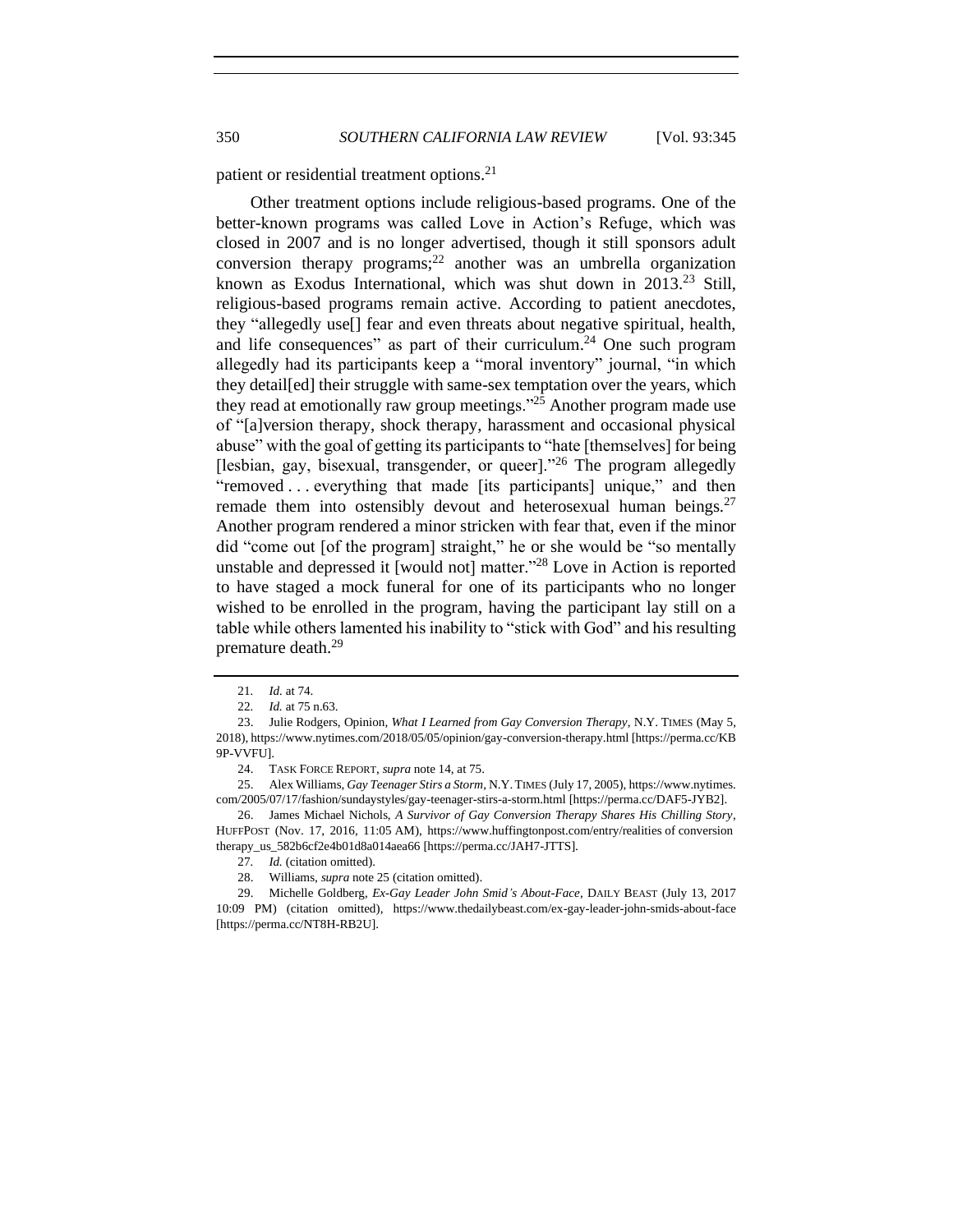## <span id="page-6-0"></span>B. THE AMERICAN PSYCHOLOGICAL ASSOCIATION'S FINDINGS AND RECOMMENDATIONS REGARDING SOCE

<span id="page-6-1"></span>Existing state legislation protecting minors from SOCE at the hands of state-licensed mental healthcare providers is well-supported, as the reported effects of SOCE are, by and large, grim. In 2000, the American Psychiatric Association ("APA") released a position statement on sexual orientation change therapies, asserting that "[p]sychotherapeutic modalities to convert or repair homosexuality are based on developmental theories whose scientific validity is questionable."<sup>30</sup> The APA also stated that reports of "cures" of homosexuality through sexual orientation change therapies were met with reports of the psychological harm that such practices caused.<sup>31</sup> Accordingly, in light of medical providers' obligation to "[f]irst, do no harm," the APA recommended that healthcare providers refrain from engaging in efforts to change another's sexual orientation.<sup>32</sup>

Then, in 2009, the American Psychological Association Task Force on Appropriate Therapeutic Responses to Sexual Orientation ("the Task Force") published a report detailing the damaging effects of SOCE and the unlikely success of this practice.<sup>33</sup> With respect to reported success rates of SOCE, the Task Force found that older studies of dubious validity reported some short-term decrease in same-sex sexual attraction in a minority of study participants, while more recent studies "provide no sound scientific basis for determining the impact of SOCE on decreasing same-sex sexual attraction."<sup>34</sup> Furthermore, while there was some decrease in same-sex sexual behavior in a minority of study participants, the Task Force found that the success of these programs in actually increasing other-sex sexual attraction and behavior had little support.<sup>35</sup>

- 32*. Id.*
- 33. TASK FORCE REPORT, *supra* note [14,](#page-4-2) at 3.
- 34*. Id.* at 38.

<sup>30.</sup> AM. PSYCHIATRIC ASS'N, POSITION STATEMENT ON THERAPIES FOCUSED ON ATTEMPTS TO CHANGE SEXUAL ORIENTATION (REPARATIVE OR CONVERSION THERAPIES) (2000) (internal quotation marks omitted) (on file with author). This position statement came approximately twenty-seven years after the APA decided in 1973 that homosexuality was no longer a mental illness. *See generally The A.P.A. Ruling on Homosexuality*, N.Y. TIMES (Dec. 23, 1973), https://www.nytimes.com/1973/12/23/ archives/the-issue-is-subtle-the-debate-still-on-the-apa-ruling-on.html [https://perma.cc/HW2C-FCD2] (reporting the APA's decision and providing a transcription of discussion between two prominent psychiatrists regarding the decision); Ira Glass & Alex Spiegel, *81 Words*, THIS AM. LIFE (Jan. 18, 2002), https://www.thisamericanlife.org/204/81-words [https://perma.cc/FX8R-79BX] (detailing the APA's ideological changes that preceded this decision).

<sup>31.</sup> AM. PSYCHIATRIC ASS'N, *supra* not[e 30.](#page-6-1)

<sup>35</sup>*. Id.* at 39–41. A similar conclusion was ultimately reached by Dr. Robert L. Spitzer. Benedict Carey, *Psychiatry Giant Sorry for Backing Gay 'Cure*,*'* N.Y. TIMES, May 19, 2012, at A1. In 2001, Dr. Spitzer, who had been instrumental in the removal of homosexuality from the psychiatric field's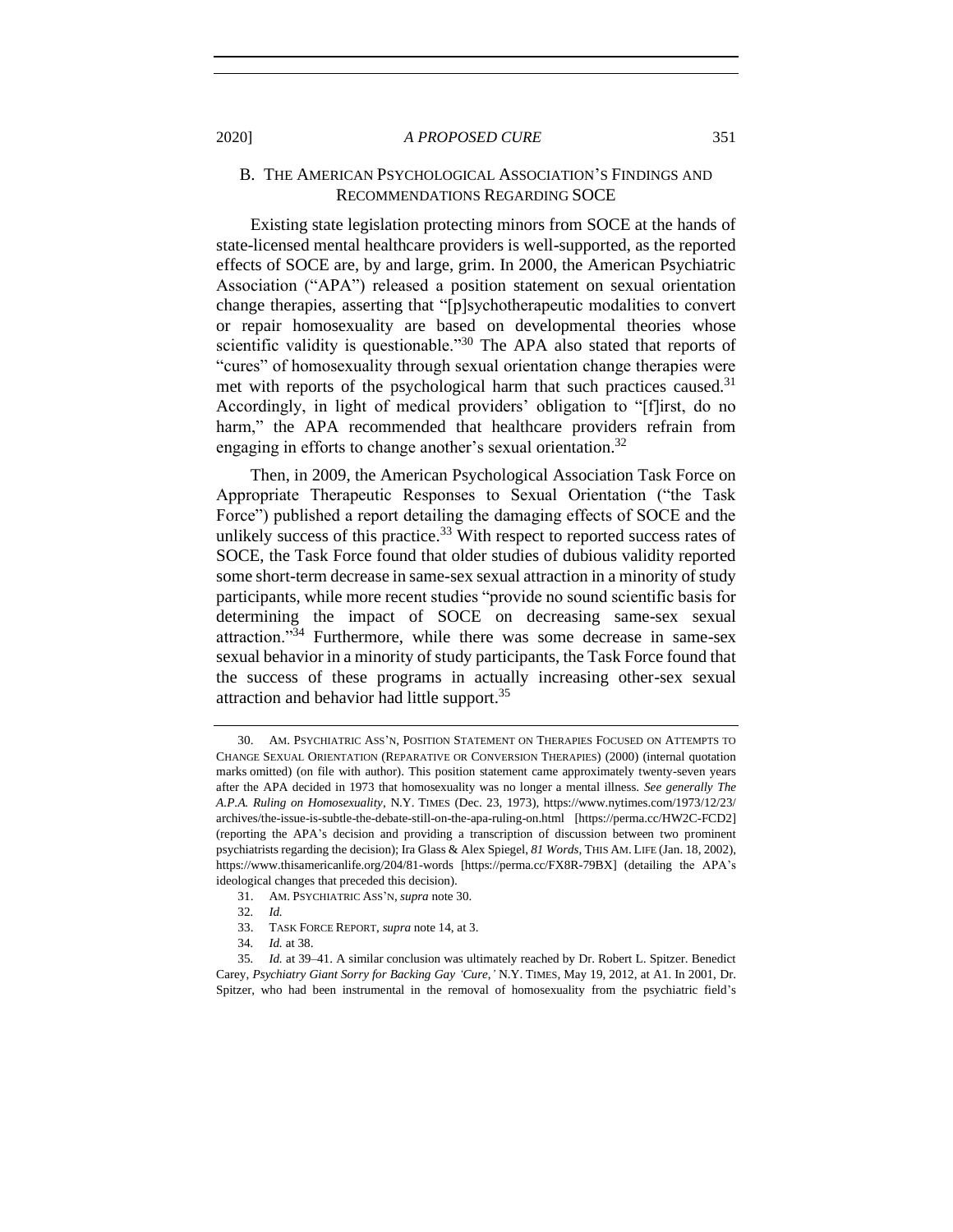With respect to the reported harms of SOCE, the studies that the Task Force examined indicated that some of those who have been subjected to SOCE self-reported feelings of "anger, anxiety, confusion, depression, grief, guilt, hopelessness, deteriorated relationships with family, loss of social support, loss of faith, poor self-image, social isolation, intimacy difficulties, intrusive imagery, suicidal ideation, self-hatred, and sexual dysfunction."<sup>36</sup> The Task Force found the well-being of minors to be particularly at risk in these settings because of their "lack of legal rights and cognitive and emotional maturity and emotional and physical dependence on parents, guardians, and [licensed mental healthcare providers]."<sup>37</sup> Looking ahead to appropriate psychiatric treatment of minors, the Task Force recommended a framework of "acceptance and support, . . . active coping, social support, and identity exploration and development," family interventions to reduce rejection and increase support, and a concerted focus on the child's "total health and well-being," rather than on efforts to change the child's sexual orientation.<sup>38</sup>

On August 5, 2009, the American Psychological Association adopted the findings of the Task Force, concluding in part that "there is insufficient evidence to support the use of psychological interventions to change sexual orientation."<sup>39</sup> The American Psychological Association also recommended the avoidance of psychotherapy that portrays homosexuality as a mental illness and the promotion of psychotherapy that provides "accurate

diagnostic manual in 1973, published a study in which he interviewed 200 men and women undergoing conversion therapy and found that "[t]he majority of participants gave reports of change from a predominantly or exclusively homosexual orientation before therapy to a predominantly or exclusively heterosexual orientation in the past year." *Id.* However, in 2012, Dr. Spitzer issued a public apology in which he conceded that his study was critically limited to a finding of how people participating in conversion therapy described changed in sexual orientation and thus did not speak to whether such therapy was actually effective. *Id.*

<sup>36</sup>*.* TASK FORCE REPORT, *supra* not[e 14,](#page-4-2) at 42; *see also* Caitlin Ryan et al., *Family Rejection as a Predictor of Negative Health Outcomes in White and Latino Lesbian, Gay, and Bisexual Young Adults*, 123 PEDIATRICS 346, 349–50 (2009) (finding that lesbian, gay, and bisexual young adults who reported higher levels of family rejection during adolescence were "8.4 times more likely to report having attempted suicide, 5.9 times more likely to report high levels of depression, 3.4 times more likely to report illegal drug use, and 3.4 times more likely to report having engaged in unprotected sexual intercourse compared with peers from families that reported no or low levels of family rejection"); Gabriel Arana, *My So-Called Ex-Gay Life*, AM. PROSPECT (Apr. 11, 2012), https://prospect.org/article/my-so-called-exgay-life [https://perma.cc/65QD-J5V4] (describing the author's personal experiences with depression, anxiety, and suicidal ideation as a result of his exposure to conversion therapy).

<sup>37.</sup> TASK FORCE REPORT, *supra* note [14,](#page-4-2) at 76.

<sup>38</sup>*. Id.* at 5, 7.

<sup>39.</sup> Barry S. Anton, *Proceedings of the American Psychological Association for the Legislative Year 2009*, 65 AM. PSYCHOLOGIST 385, 385–475 (2010), *reprinted in* AM. PSYCHOLOGICAL ASS'N, APA POLICY STATEMENTS ON LESBIAN, GAY, BISEXUAL, & TRANSGENDER CONCERNS 31 (2011), https://www.apa.org/about/policy/booklet.pdf [https://perma.cc/5USY-8D2Q].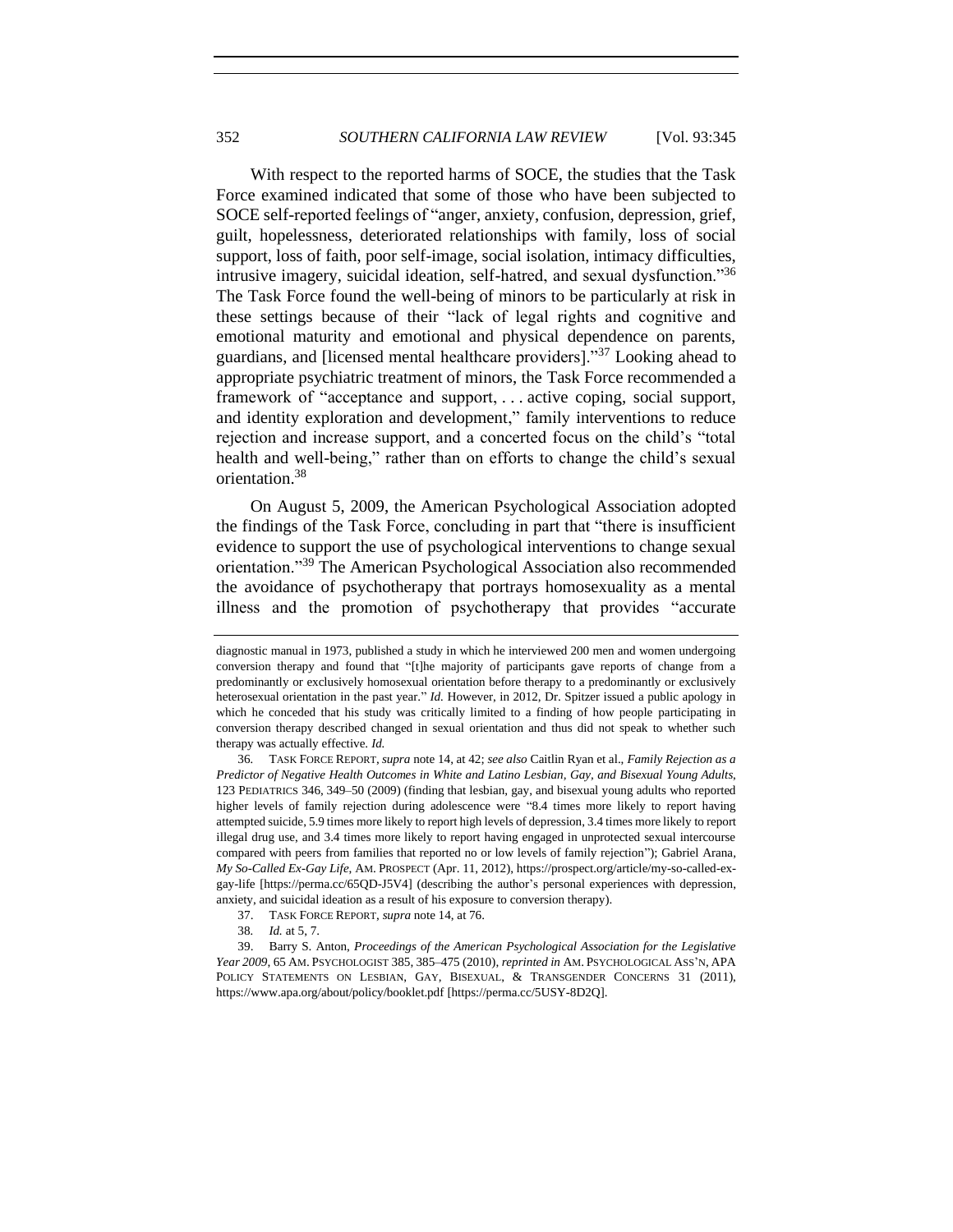information about sexual orientation and sexuality, [which] increase[s] family and school support, and reduce[s] rejection of sexual minority youth."40

## <span id="page-8-0"></span>C. CALIFORNIA'S LAW AGAINST SOCE AND RELATED LITIGATION

In 2012, California enacted Senate Bill 1172 ("SB 1172"), which bars state-licensed mental healthcare providers from performing SOCE on minors.<sup>41</sup> The legislation renders such conduct "unprofessional" and subject to "discipline by the licensing entity for that mental health provider."<sup>42</sup> Several examples of those who qualify as "mental health providers" within the meaning of the legislation are listed (for example, licensed marriage and family therapists, licensed clinical social workers, and psychologists), with the ultimate conclusion that the law applies to "any . . . person designated as a mental health professional under California law or regulation."<sup>43</sup> The legislation defines "[s]exual orientation change efforts" as "any practices by mental health providers that seek to change an individual's sexual orientation," with special mention of efforts to change gender behaviors and expressions and to change attractions toward the same sex.<sup>44</sup> Finally, the legislation excludes from professional discipline conduct that provides positive support to clients or that does not seek to change sexual orientation.<sup>45</sup>

In support of the bill, the California legislature underscored the Task Force's findings regarding SOCE, essentially using these findings as the bill's backbone.<sup>46</sup> The legislature also cited the American Academy of Pediatrics, $47$  the American Psychoanalytic Association, $48$  and other mainstream mental health professional associations for support, drawing

<sup>40</sup>*. Id.*

<sup>41.</sup> S.B. 1172, 2011-2012 Leg., Reg. Sess. (Cal. 2012) (codified at CAL. BUS. & PROF. CODE §§ 865(a), 865.1 (West 2019)).

<sup>42.</sup> CAL. BUS. & PROF. CODE § 865.2 (West 2019).

<sup>43</sup>*. Id.* § 865(a).

<sup>44</sup>*. Id.* § 865(b)(1).

<sup>45</sup>*. Id.* § 865(b)(2).

<sup>46</sup>*. See* Cal. S.B. 1172 §§ 1–2.

<sup>47.</sup> Comm. on Adolescence, *Homosexuality and Adolescence*, 92 PEDIATRICS 631, 633 (1993) ("Therapy directed specifically at changing sexual orientation is contraindicated, since it can provoke guilt and anxiety while having little or no potential for achieving changes in orientation.").

<sup>48</sup>*. 2012 – Position Statement on Attempts to Change Sexual Orientation, Gender Identity, or Gender Expression*, AM. PSYCHOANALYTIC ASS'N, http://www.apsa.org/content/2012-position-state ment-attempts-change-sexual-orientation-gender-identity-or-gender [https://perma.cc/MV5P-FRQQ] ("[E]fforts [to change sexual orientation, gender identity, or expression] are against fundamental principles of psychoanalytic treatment and often result in substantial psychological pain by reinforcing damaging internalized attitudes.").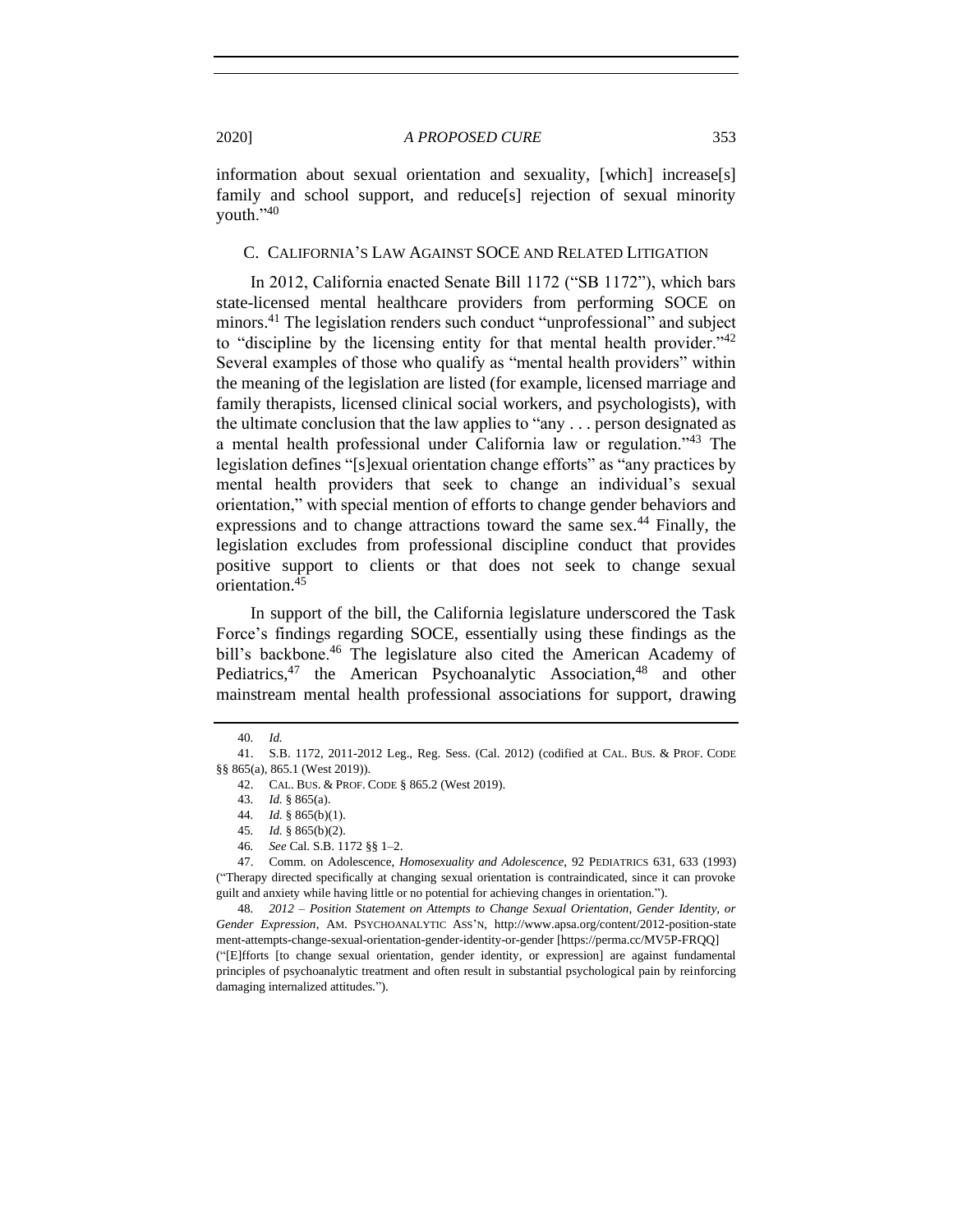specific attention to the demonstrably harmful effects of SOCE on minors.<sup>49</sup> Asserting that California has a compelling state interest in shielding minors from the potential harms associated with SOCE, the bill eradicates the practice of SOCE on minors by state-licensed mental healthcare providers.<sup>50</sup>

In *Pickup v. Brown*, the Ninth Circuit reviewed the Eastern District of California's holding that SB 1172 stood constitutional muster, incorporating its prior holding in *Welch v. Brown* on the same issue.<sup>51</sup> Between the two cases, the plaintiffs were SOCE practitioners, aspiring SOCE practitioners, organizations that promote SOCE, children undergoing SOCE, and their parents.<sup>52</sup> The Ninth Circuit ultimately affirmed *Welch*, holding that SB 1172 does not violate the free speech or free association rights of SOCE practitioners or patients,  $53$  is not void for vagueness or overbreadth, and does not impinge on parents' rights to direct the care and upbringing of their children.<sup>54</sup> The Supreme Court denied certiorari of both *Pickup* and *Welch*, letting the Ninth Circuit's holdings in each case stand.<sup>55</sup>

This Note will focus on the part of the Ninth Circuit's holding in *Pickup* that stated SB 1172 did not unconstitutionally infringe upon parents' fundamental right under the Fourteenth Amendment to direct the upbringing of their children. The Ninth Circuit justified its holding first in reasoning that, because parents, as adults, do not have a fundamental right to choose a particular treatment or provider for themselves.<sup>56</sup> it would be counterintuitive for parents to have the right to choose a particular treatment or provider for their children, particularly a treatment or provider that the state has reasonably deemed harmful.<sup>57</sup> Accordingly, the court found that parents' fundamental rights were not violated in prohibiting parents from subjecting their children to SOCE administered by a state-licensed mental healthcare provider, particularly because the state has deemed SOCE at the

<sup>49.</sup> Cal. S.B. 1172 § 1(b).

<sup>50</sup>*. Id.* § 2*.*

<sup>51.</sup> Pickup v. Brown, 740 F.3d 1208, 1221–22 (9th Cir. 2014).

<sup>52</sup>*. Id.* at 1224.

<sup>53.</sup> In *Pickup*, the Ninth Circuit declined to address the free exercise of religion claim asserted by the plaintiffs in *Welch* because the plaintiffs in *Welch* failed to sufficiently argue the claim, the district court in *Welch* did not rule on the claim, and the plaintiffs in *Pickup* did not raise such a claim. *Id.* at 1224 n.3.

<sup>54</sup>*. Id.* at 1222.

<sup>55.</sup> Welch v. Brown, 137 S. Ct. 2093 (2017); Pickup v. Brown, 573 U.S. 945 (2014).

<sup>56</sup>*. Pickup*, 740 F.3d at 1235–36 ("[S]ubstantive due process rights do not extend to the choice of type of treatment or of a particular health care provider." (quoting Nat'l Ass'n for the Advancement of Psychoanalysis v. Cal. Bd. of Psychology, 228 F.3d 1043, 1050 (9th Cir. 2000))).

<sup>57</sup>*. Id*. This is a curious argument for the Ninth Circuit to have made considering that, under current legislation, parents as adults can choose to subject themselves to SOCE at the hands of a state-licensed mental healthcare provider.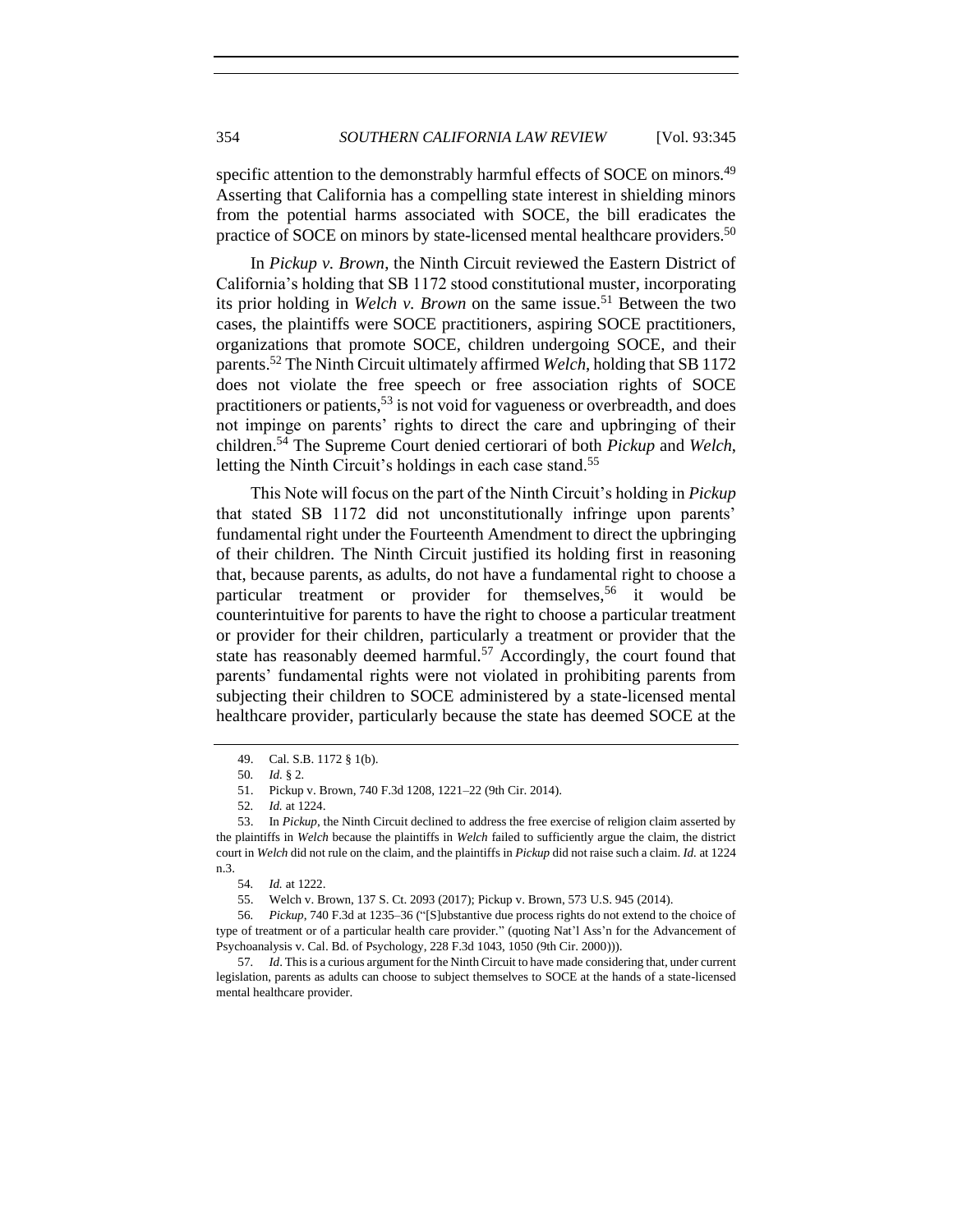hands of state-licensed mental healthcare providers harmful to children.<sup>58</sup> Second, the Ninth Circuit held that, just as parents in *Fields v. Palmdale School District* were not permitted to "compel public schools to follow their own idiosyncratic views as to what information the schools may dispense,"<sup>59</sup> in the case of SOCE, "to recognize the right [the plaintiffs asserted] would be to compel the California legislature, in shaping its regulation of mental health providers, to accept [the] [p]laintiffs' personal views of what therapy is safe and effective for minors."<sup>60</sup> Thus, the court found that SB 1172 does not violate parents' Fourteenth Amendment rights.<sup>61</sup>

#### <span id="page-10-0"></span>D. NEW JERSEY'S LAW AGAINST SOCE AND RELATED LITIGATION

In 2013, New Jersey enacted its own statute that prohibits state-licensed professional counselors (for example, licensed marriage and family therapists, licensed clinical social workers, and licensed practicing psychologists) from engaging in SOCE with minors.<sup>62</sup> Like its sister California statute, the New Jersey statute also permits counseling that provides "acceptance, support, and understanding" to a minor, and counseling that does not seek to change sexual orientation.<sup>63</sup> The New Jersey legislature's justification for passing the statute is essentially identical to that of California and is likewise substantiated by the findings and recommendations of the same mainstream mental health professional associations.<sup>64</sup>

In *King v. Governor of New Jersey*, the Third Circuit held that New Jersey's statute does not violate First Amendment free speech rights, is not unconstitutionally vague or overbroad, and does not violate practitioners' rights to free exercise of religion.<sup>65</sup> In its free speech analysis, the Third Circuit underscored the magnitude of the state's interest in this legislation, which the court called "unquestionably substantial" in light of how "especially vulnerable" minors were to harmful professional practices.<sup>66</sup> The Third Circuit found that the harms that SOCE counseling presents are "real, not merely conjectural," as substantiated by the findings to that effect by the mainstream mental health professional associations cited in the legislative

<sup>58</sup>*. Id.*

<sup>59</sup>*. Id.* at 1236 (discussing Fields v. Palmdale Sch. Dist., 427 F.3d 1197, 1206 (9th Cir. 2005)).

<sup>60</sup>*. Id.*

<sup>61</sup>*. Id.*

<sup>62.</sup> N.J. STAT. ANN. § 45:1-55(a) (West 2019).

<sup>63</sup>*. Id.* § 45:1-55(b)(1–2).

<sup>64.</sup> Assemb. B. 3371, 2012-2013, Reg. Sess. (N.J. 2013).

<sup>65.</sup> King v. Governor of New Jersey, 767 F.3d 216, 223, 240–42 (3d Cir. 2014).

<sup>66</sup>*. Id.* at 237–38.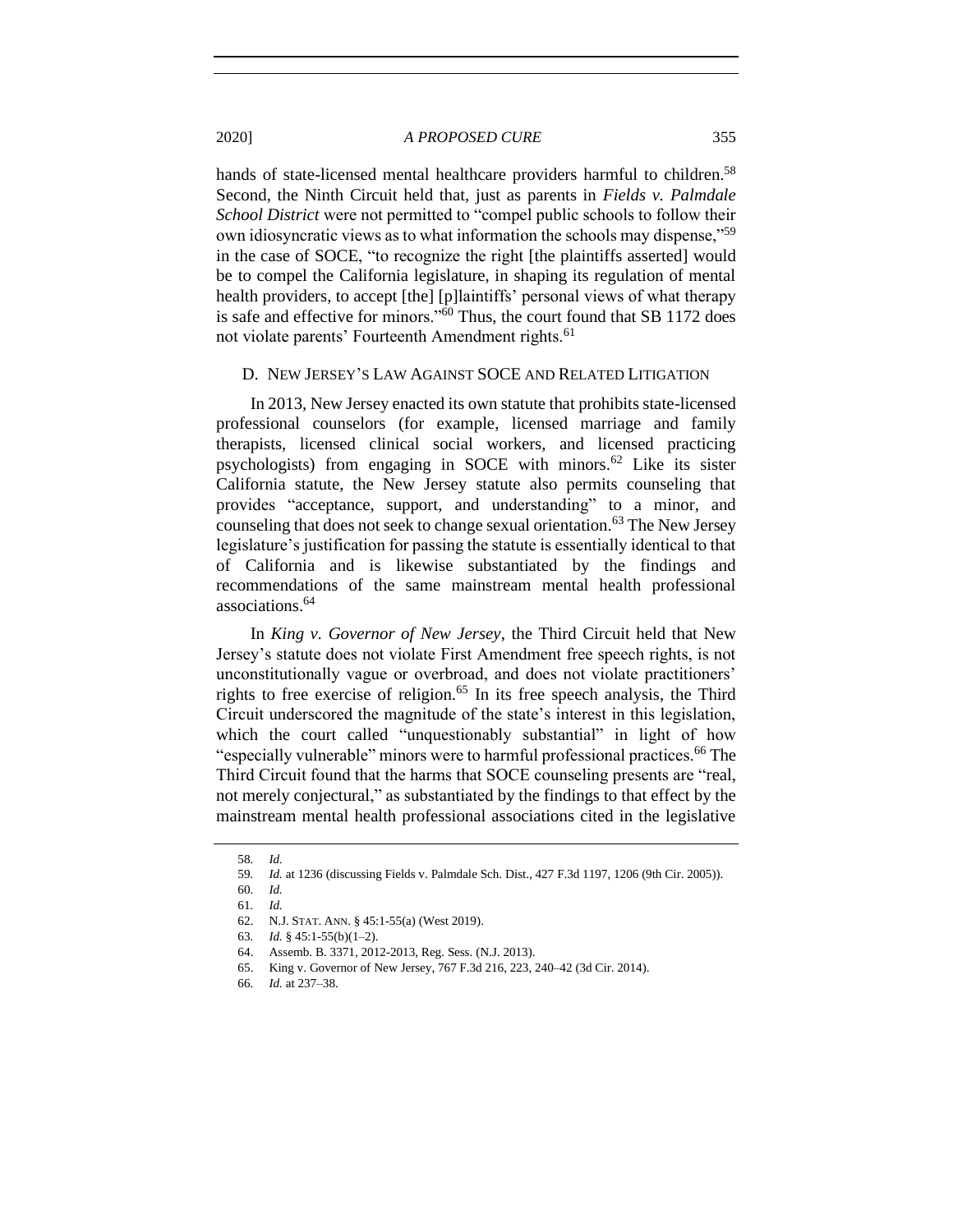record.<sup>67</sup> From those records, the Third Circuit extrapolated, "[i]t is not too far a leap in logic to conclude that a minor client might suffer psychological harm if repeatedly told by an authority figure that her sexual orientation—a fundamental aspect of her identity—is an undesirable condition."<sup>68</sup> The Third Circuit further noted that "if SOCE counseling is ineffective which . . is supported by substantial evidence—it would not be unreasonable for a legislative body to conclude that a minor would blame [him- or] herself if [his or] her counselor's efforts failed."<sup>69</sup> Thus, the court found that the legislation "directly advances" a state interest in protecting minors from harmful professional practices.<sup>70</sup>

Then, in *Doe ex rel. Doe v. Governor of New Jersey*, the Third Circuit again upheld the constitutionality of the statute, finding that the statute did not infringe upon the First Amendment right to receive information, the First Amendment right to the free exercise of religion, or the parents' fundamental rights under the Fourteenth Amendment.<sup>71</sup> The Third Circuit agreed with the Ninth Circuit's reasoning in *Pickup* that SOCE legislation does not infringe upon parents' fundamental rights under the Fourteenth Amendment because such rights do not provide for the right of parents to choose, for themselves or for their children, a particular provider or treatment "that the state has reasonably deemed harmful."72

#### E. A DANGEROUS LOOPHOLE

<span id="page-11-0"></span>Still, while California and New Jersey's statutes and the like are an important step forward in protecting minors from the harmful effects of SOCE, they afford children insufficient protection. Specifically, by their own terms, the statutes leave children fully within the grasp of unlicensed providers administering SOCE. As the Ninth Circuit noted in *Pickup*, California's statute—and thus, by extension, New Jersey's statute and any similar statutes from other states—does not, in most relevant part, "[p]revent unlicensed providers, such as religious leaders, from administering SOCE to children or adults." 73

What appears to be a small concession relative to the significant protection that these SOCE statutes provide is actually an explicitly

<sup>67</sup>*. Id.* at 238 (citation omitted).

<sup>68</sup>*. Id.* at 239.

<sup>69</sup>*. Id.*

<sup>70</sup>*. Id.*

<sup>71.</sup> Doe *ex rel.* Doe v. Governor of New Jersey, 783 F.3d 150, 154–56 (3d Cir. 2015).

<sup>72</sup>*. Id.* at 156 (citing Pickup v. Brown, 740 F.3d 1208, 1235–36 (9th Cir. 2014)).

<sup>73</sup>*. Pickup*, 740 F.3d at 1223.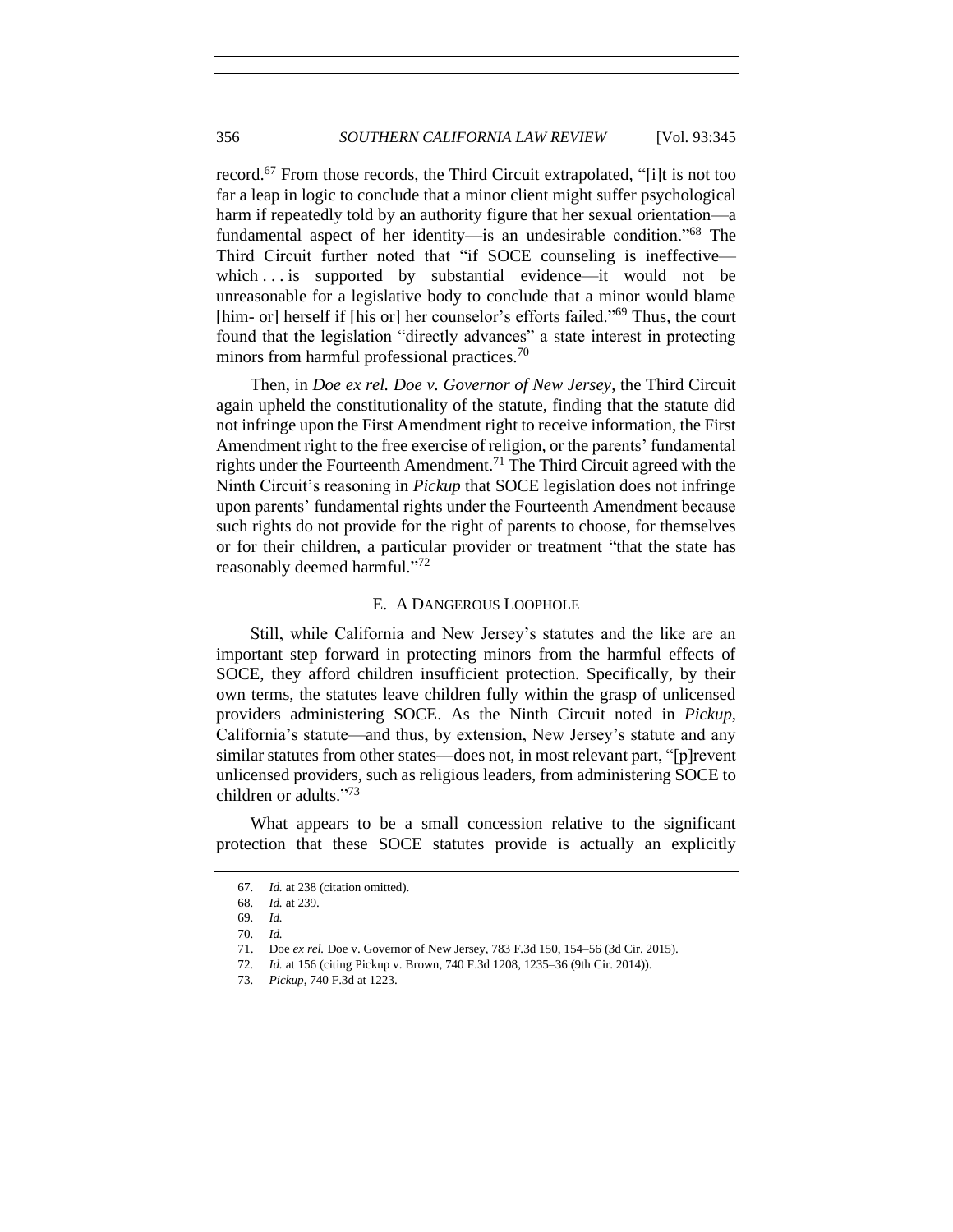permitted minefield. Critically, the Task Force found that "[t]here are a large number of unlicensed and unregulated programs marketed to parents struggling to find behavioral or mental health programs for their adolescent children."<sup>74</sup> These programs are able to escape regulation by "not identifying themselves as mental health programs, [although] they do advertise mental health, behavioral, and/or educational goals, especially for those youth perceived as troubled by their parents."<sup>75</sup> These programs are also known to be involuntary and coercive, using "seclusion or isolation and escort services to transport unwilling youth to program locations."<sup>76</sup> Religious-based conversion therapy programs fall under this unregulated category.<sup>77</sup>

This loophole allows all of the same deleterious treatment and effects on minors as those enumerated as justification for the statutes' bar of statelicensed conduct. Moreover, the findings of the mainstream mental health professional associations were not limited to SOCE administered by statelicensed mental healthcare providers; they apply to SOCE administered by any provider, whether state-licensed or not, and particularly by religious leaders.<sup>78</sup> However, in the hands of these non-licensed individuals who administer SOCE and escape state regulation, children are without legal protection.

#### II. A POSSIBLE SOLUTION

<span id="page-12-0"></span>To better protect children from the harms of SOCE, existing legislation should be amended to be more sweeping in its restrictions, and future legislation must do the same. Drawing from the phrasing of the current SOCE laws in California and New Jersey, truly protective legislation would read something like the following:<sup>79</sup>

a. Under no circumstances shall any person provide, consent to, or facilitate the administration of sexual orientation change efforts

<sup>74.</sup> TASK FORCE REPORT, *supra* note [14,](#page-4-2) at 75.

<sup>75</sup>*. Id.*

<sup>76</sup>*. Id.*

<sup>77</sup>*. See id* at 75–76.

<sup>78.</sup> At the beginning of its report, the Task Force stipulated that it "use[d] the term *sexual orientation change efforts* (SOCE) to describe methods . . . that aim to change a person's same-sex sexual orientation to other-sex, regardless of whether mental health professionals or lay individuals (including religious professionals, religious leaders . . . ) are involved." TASK FORCE REPORT, *supra* note [14,](#page-4-2) at 2 n.\*\*. Thus, as the Task Force discussed the harms associated with SOCE, these harms do not solely stem from SOCE at the hands of mental health professionals alone; the Task Force's findings of harm stem from SOCE at the hands of religious leaders as well.

<sup>79.</sup> It is acknowledged that this legislation is merely a proposal intended to further discussion about more extensive SOCE legislation. The proposed statute may give rise to constitutional objections that are beyond the scope of this Note.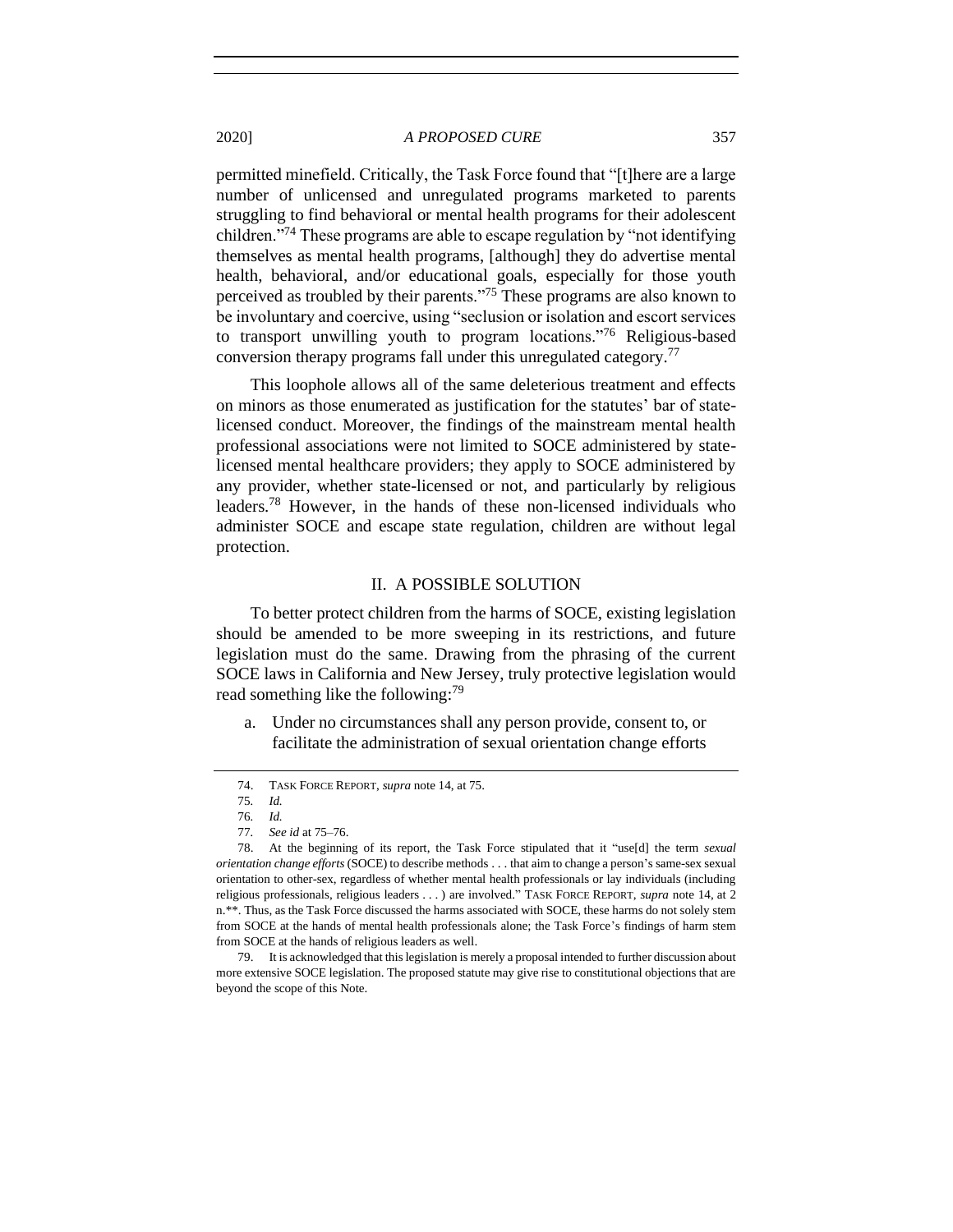on a person under eighteen years of age.

- b. As used in this section, "sexual orientation change efforts" means individualized or group counseling, in the form of either psychotherapy administered by a state-licensed mental healthcare provider or a formal program, with the primary goal of changing, repressing, or eliminating a person's sexual orientation, gender identity, or gender expression.<sup>80</sup>
	- (1) As used in this section, "counseling" means the giving of treatment, guidance, or instruction, through spoken word or through physical acts, to bring about the resolution of a problem. More specifically, "counseling" here includes, but is not limited to, counseling to change same-sex-oriented desires or behaviors to reduce or eliminate sexual or romantic attractions or feelings toward a person of the same gender.
	- (2) As used in this section, "formal program" means an organized method through which counseling is administered in which individuals formally enroll or regularly engage in as part of a systematic effort to change one's sexual orientation.
	- (3) As used in this section, the "primary goal" of the counseling is a question of fact that is to be determined based on the totality of the circumstances and independently of what a given mental healthcare provider's or other program's stated or publicized purpose is. The counseling's "primary goal" is to be evaluated from the perspective of the counselor.
- c. "Sexual orientation change efforts" shall not include counseling for a person seeking to transition from one gender to another, or counseling that:
	- (1) provides acceptance, support, and understanding of a person or facilitates a person's coping, social support, and identity exploration and development, including

<sup>80.</sup> Sexual preferences or practices that can be characterized as bestiality or pedophilia are not understood as a sexual orientation, gender identity, or gender expression generally or within the meaning of this statute. Accordingly, counseling that targets bestiality or pedophilia is not prohibited by this statute.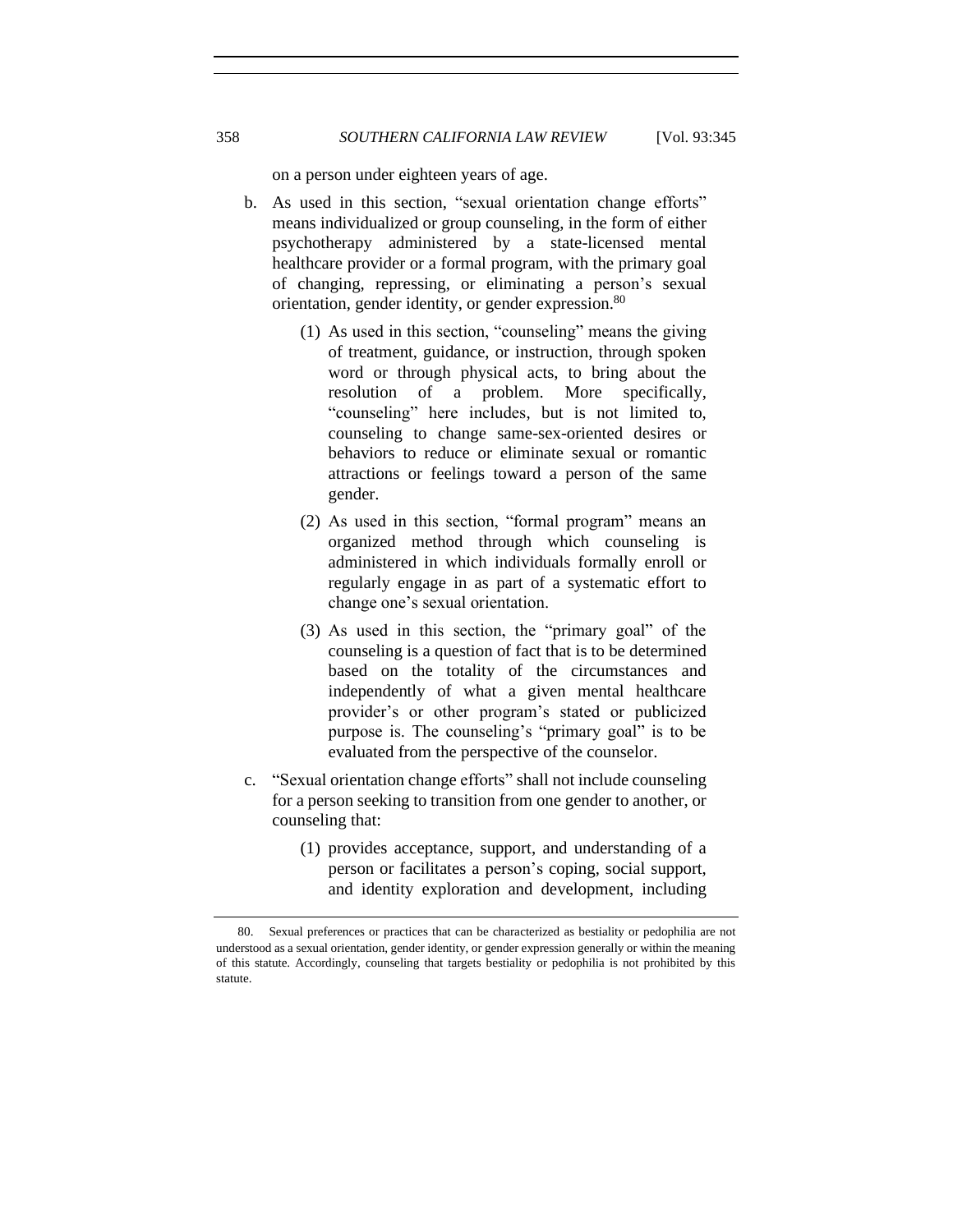sexual orientation-neutral interventions to prevent or address unlawful conduct or unsafe sexual practices; and

(2) does not seek to change sexual orientation.<sup>81</sup>

This proposed legislation offers more complete protection for children from SOCE in part because parents are thereby barred from consenting to such treatment for their children, whether at the hands of state-licensed healthcare providers, religious leaders, or other sources. This legislation also specifically targets not just SOCE at the hands of state-licensed mental healthcare providers (which is what current SOCE legislation is limited to targeting), but also SOCE at the hands of religious-based SOCE programs.

Still, it is important to take note of what this legislation does *not* prohibit. This proposed legislation prohibits neither church attendance nor prayer in church, even if the sermon at church or the prayer is about homosexuality, as neither action falls within the legislation's definition of counseling or can be considered a form of psychotherapy or formal program within the meaning of the statute. Most importantly, because of the "counseling" and "psychotherapy" or "formal program" requirements, this legislation does not reach into the confines of the home to govern parentchild interactions therein; parents do not violate this legislation by expressing contempt over their child's sexuality to their child or any such derivative behavior.

However, the relatively far-reaching nature of this proposed legislation gives rise to concern of an abuse of state police power. Within this concern rests an objection to the proposed legislation grounded in the Fourteenth Amendment: any state enacting such expansive legislation unconstitutionally infringes upon parental rights. The remainder of this Note will address the constitutionality of this proposed legislation in light of a claim anchored in Fourteenth Amendment parental rights.

# <span id="page-14-0"></span>III. A DOCTRINAL ARGUMENT IN SUPPORT OF THE PROPOSED LEGISLATION

## <span id="page-14-1"></span>A. THE PROPOSED LEGISLATION FALLS WITHIN A STATE'S POLICE POWER

Under the Tenth Amendment, "[t]he powers not delegated to the United States by the Constitution, nor prohibited by it to the States, are reserved to

<sup>81.</sup> This statute is intended to be civil, not criminal, in nature. A penalty for a violation of this statute would be a fine of some amount deemed appropriate by the state.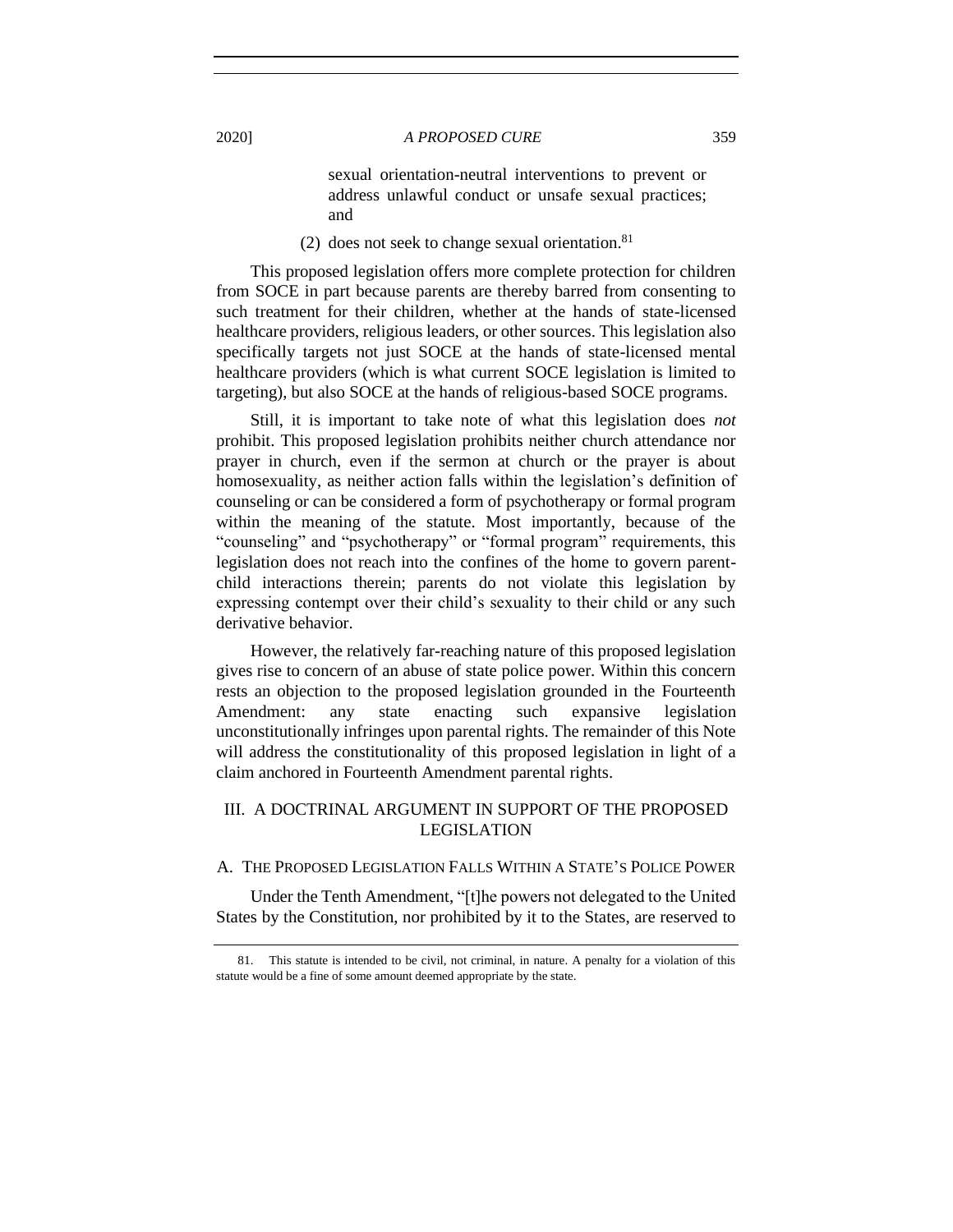the States respectively, or to the people."<sup>82</sup> The Tenth Amendment is the source of state police power.<sup>83</sup>

<span id="page-15-0"></span>In order for legislation to fall within a state's police power, the legislation must meet two requirements: first, the legislation must address the general public interest, not just the interest of a particular class,  $84$  and second, the legislation must be tailored to what is "reasonably necessary" to service the asserted public interest such that it does not "unduly oppress[]" individuals.<sup>85</sup> Specifically, a state's police power is hemmed in by the Constitution: a state cannot pass a law that contravenes the Constitution or any right provided by the Constitution.<sup>86</sup> The key for this Note is that a state's police power embraces the power to enact legislation aimed at the protection of public health and safety.<sup>87</sup>

There is a significant public health and safety interest in protecting children from the harms of SOCE. It is well established that the state and the public at-large have a legitimate interest in protecting children from harm.<sup>88</sup> SOCE are one such harm. While it could be argued that the state may not reach so far as to prohibit a form of psychotherapy that is inconclusive with respect to success and harm rates with minors, the Third Circuit addressed this concern in explaining that "a state legislature is not constitutionally required to wait for conclusive scientific evidence before acting to protect its

<sup>82.</sup> U.S. CONST. amend. X.

<sup>83.</sup> *See* Jacobson v. Massachusetts, 197 U.S. 11, 24–25 (1905) ("[T]he police power [is] a power which the State[s] did not surrender when becoming ... member[s] of the Union under the Constitution.").

<sup>84.</sup> Lawton v. Steele, 152 U.S. 133, 137 (1894); *see also* Stuart J. Baskin, *State Intrusion into Family Affairs: Justifications and Limitations*, 26 STAN. L. REV. 1383, 1387 (1974) (noting that the state may intervene when conduct interferes with the state's "social, political, and economic institutions; or its moral quality").

<sup>85</sup>*. Lawton*, 152 U.S. at 137.

<sup>86</sup>*. See Jacobson*, 197 U.S. at 25.

<sup>87</sup>*. Id.*; *see also* R.R. v. Husen, 95 U.S. 465, 470–71 (1878) ("[The police power of the state] is generally said to extend to making regulations promotive of domestic order, morals, health, and safety."); Beer Co. v. Massachusetts, 97 U.S. 25, 33 (1878) ("[T]here seems to be no doubt that [state police power] does extend to the protection of the leves [sic], health, and property of the citizens, and to the preservation of good order and the public morals."); Gibbons v. Ogden, 22 U.S. (9 Wheat.) 1, 203 (1824) ("No direct general power over [inspection laws, quarantine laws, health laws of every description, as well as laws for regulating the internal commerce of a State, and other component parts of the mass of legislation that States retain power over] is granted to Congress; and, consequently, they remain subject to state legislation."); Thorpe v. Rutland & Burlington R.R., 27 Vt. 140, 149 (1854) ("The police power of the state extends to the protection of the lives, limbs, health, comfort, and quiet of all persons, and the protection of all property within the state.").

<sup>88.</sup> As the Supreme Court noted in *Prince v. Massachusetts*, "[a] democratic society rests, for its continuance, upon the healthy, well-rounded growth of young people into full maturity as citizens with all that implies." Prince v. Massachusetts, 321 U.S. 158, 169 (1944).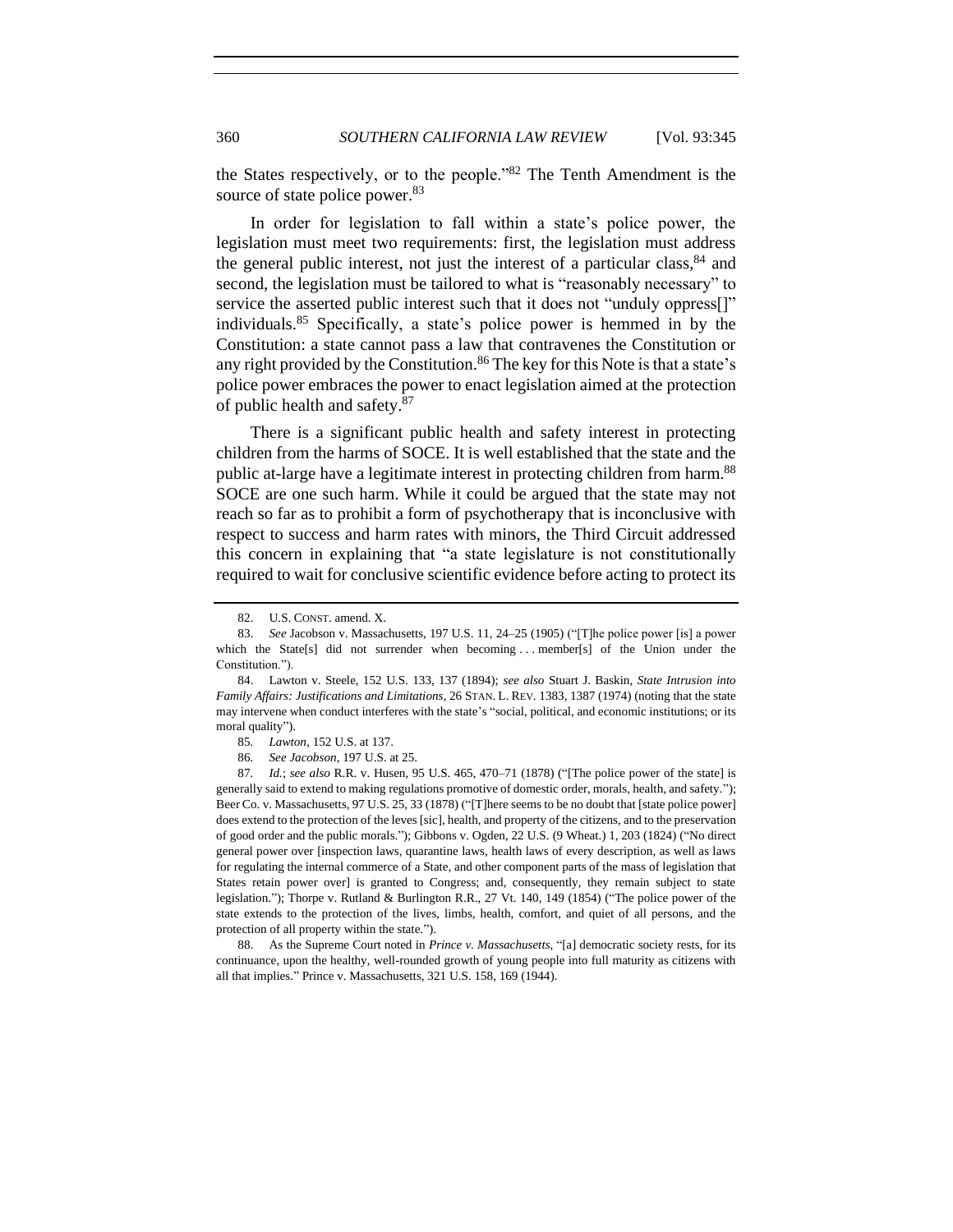citizens from serious threats of harm."<sup>89</sup> Indeed, while the state need not present "a 10,000-page record" in order to address a "real problem," the state "must present more than anecdote and supposition."<sup>90</sup>

There is more than anecdote and supposition here. According to the Task Force, minors subjected to SOCE are rendered depressed, suicidal, and riddled with guilt, anxiety, self-hatred, and sexual dysfunction after being subjected to a psychotherapeutic modality with a success rate that is questionable at best.<sup>91</sup> These findings were not limited to SOCE administered by state-licensed mental healthcare providers. The Task Force generally noted that its findings of harm stemmed from religious-based SOCE as well, specifically noting that unlicensed, religious-based groups are known for their involuntary and coercive nature, that such programs use seclusion and isolation as part of their curriculum, and that such programs use forced transportation for minors unwilling to attend.<sup>92</sup> Both California and New Jersey extensively cited to the Task Force's findings as well as to several other mainstream mental health professional associations in the legislative histories accompanying their SOCE legislation. All cited associations were unified with respect to the harmfulness and ineffectiveness of the performance of SOCE on minors. Additionally, the Third Circuit volunteered its own commentary on the harm that SOCE poses to children when administered by an "authority figure"—not just by a state-licensed mental healthcare provider—in asserting that children might suffer "psychological harm" as a result of treatment that targets a "fundamental aspect of [their] identity," in addition to feelings of blame if the treatment was unsuccessful.<sup>93</sup> Thus, SOCE, whether at the hands of a state-licensed mental healthcare professional or an unlicensed individual, threatens real harm to children, and the proposed legislation addresses this harm in endeavoring to protect children in a way that is more comprehensive than current legislation.

Additionally, though more stringent and more sweeping in its reach than current SOCE laws, the proposed legislation is tailored to what is "reasonably necessary" to protect children from this health and safety risk. In drafting legislation rooted in a state's police power, "large discretion is necessarily vested in the legislature" to determine both what public interests

<sup>89.</sup> King v. Governor of New Jersey, 767 F.3d 216, 239 (3d Cir. 2014) (citing United States v. Playboy Entm't Grp., Inc., 529 U.S. 803, 822 (2000)).

<sup>90</sup>*.* United States v. Playboy Entm't Grp., Inc., 529 U.S. 803, 822 (2000).

<sup>91.</sup> TASK FORCE REPORT, *supra* note [14,](#page-4-2) at 37, 42.

<sup>92</sup>*. Id.* at 2 n.\*\*, 37, 42.

<sup>93</sup>*. King*, 767 F.3d at 239.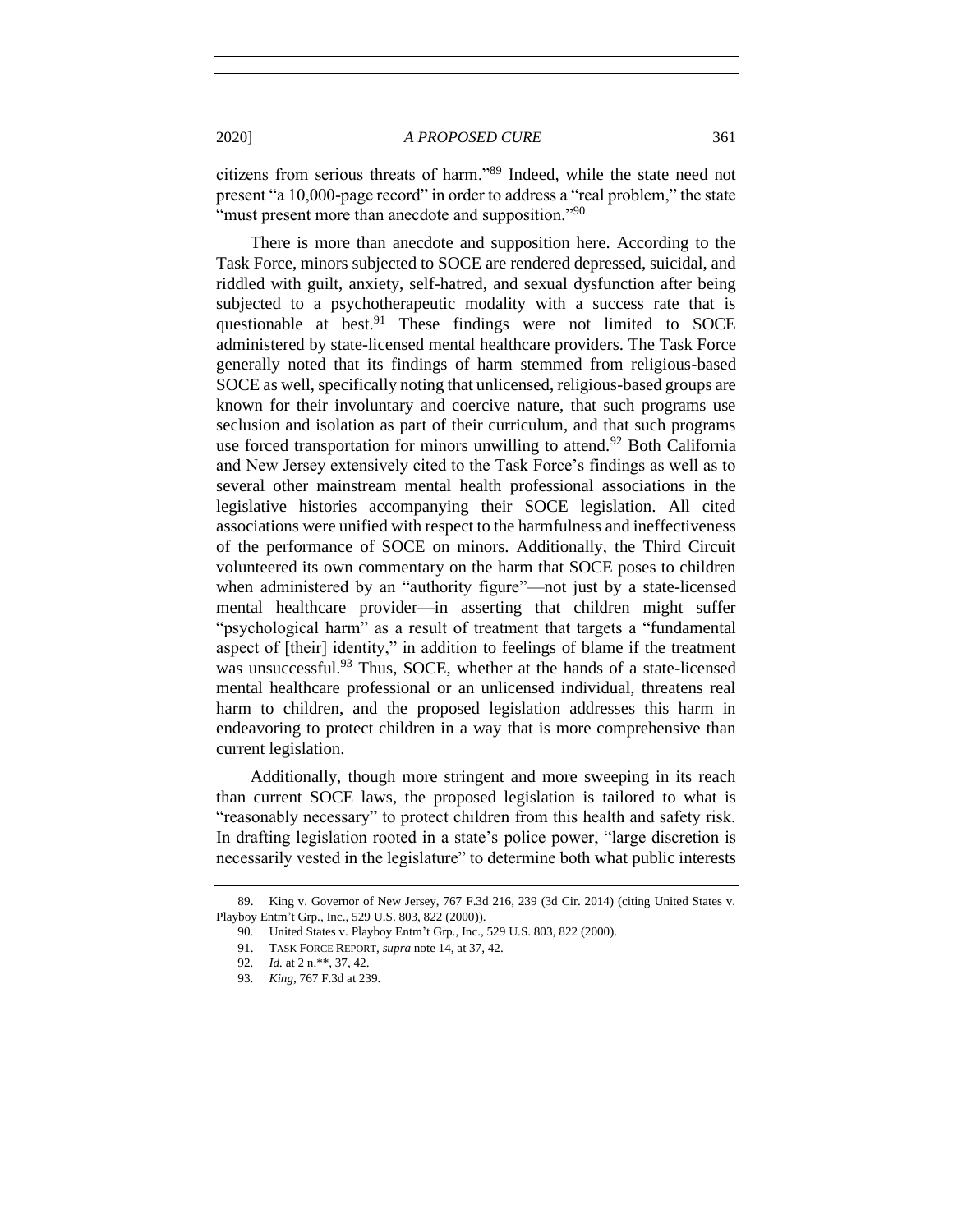are at stake and what legislation is necessary to address and protect these interests.<sup>94</sup> The proposed legislation certainly extends further than current SOCE legislation, but necessarily so. The findings of the mainstream mental health professional associations regarding the harms suffered as a result of SOCE are not limited to harms experienced at the hands of state-licensed mental healthcare providers; the findings specifically encompass harms stemming from SOCE administered by religious-based programs as well.<sup>95</sup> But religious-based SOCE programs are not prohibited by current legislation, as the Ninth Circuit in *Pickup* explicitly disclaimed that current SOCE legislation "does *not* . . . [p]revent unlicensed providers, such as religious leaders, from administering SOCE to children or adults."<sup>96</sup>

Thus, given that a state's objective in SOCE legislation is to protect children from harm brought on by exposure to SOCE in general, legislation should extend further than merely prohibiting SOCE at the hands of statelicensed mental healthcare providers in order to achieve this end. Indeed, legislation should prohibit all SOCE—at the hands of state-licensed providers *and* non-state-licensed providers—in order to serve this purpose.

However, the proposed legislation encounters an obstacle when faced with the constitutional hurdle to state police power: whether the legislation conflicts with parental rights secured by the Fourteenth Amendment.

# <span id="page-17-0"></span>B. THE FOURTEENTH AMENDMENT DOES NOT BAR THE PROPOSED LEGISLATION

The proposed legislation targets and restricts parental conduct: parents cannot facilitate the performance of SOCE on their children from any source, such as from a state-licensed mental healthcare provider, religious leader, or otherwise. Accordingly, this more expansive legislation would likely trigger an objection by parents that such legislation unconstitutionally permits the state to intrude upon their right to direct the upbringing of their children, as guaranteed by the Fourteenth Amendment.<sup>97</sup>

<sup>94.</sup> Lawton v. Steele, 152 U.S. 133, 136–37 (1894).

<sup>95.</sup> TASK FORCE REPORT, *supra* note [14,](#page-4-2) at 75; *see also* Williams, *supra* note [25](#page-5-0) (quoting an adolescent expecting to attend such a program wrote on his blog who explained that "If [he] do[es] come out straight, [he]'ll be so mentally unstable and depressed it won't matter").

<sup>96.</sup> Pickup v. Brown, 740 F.3d 1208, 1223 (9th Cir. 2014).

<sup>97.</sup> Although the rights of parents may also find a basis in privacy rights, the Supreme Court has demonstrated a preference of analyzing the rights of parents in terms of parental rights guaranteed by the Fourteenth Amendment. JOHN P. WILSON, THE RIGHTS OF ADOLESCENTS IN THE MENTAL HEALTH SYSTEM 196 (1978). Accordingly, this Note will couch its analyses and arguments in terms of parental rights under the Fourteenth Amendment rather than in terms of privacy rights.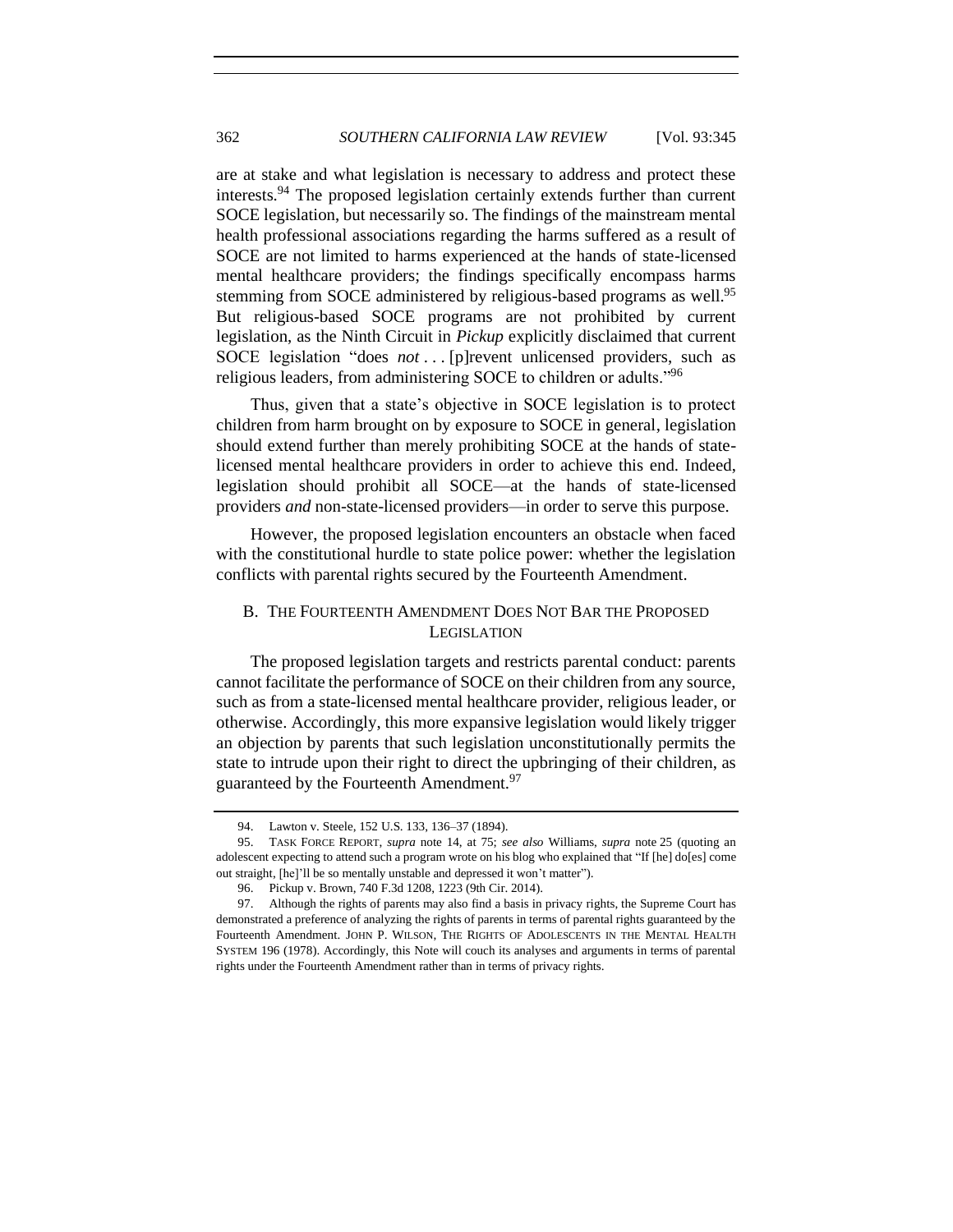#### <span id="page-18-0"></span>1. The Limits of Parental Rights Under the Fourteenth Amendment

The seminal case in recognizing parental rights under the Fourteenth Amendment's Due Process clause is *Meyer v. Nebraska*, in which the Supreme Court held, over ninety years ago, that parents' fundamental liberty interests included the right to "establish a home and bring up children" and the power to "control the education of their own."<sup>98</sup> The Supreme Court reaffirmed these rights shortly thereafter in *Pierce v. Society of Sisters*, in which the Court unanimously recognized that "[t]he child is not the mere creature of the State; those who nurture [the child] and direct his [or her] destiny have the right, coupled with the high duty, to recognize and prepare him [or her] for additional obligations."<sup>99</sup> Decades later, the Supreme Court again recognized the domain of parental rights in *Prince v. Massachusetts*, explaining that "[i]t is cardinal . . . that the . . . nurture of the child reside first in the parents, whose primary function and freedom include preparation for obligations the state can neither supply nor hinder."<sup>100</sup> Finally, as summarized most recently by the Supreme Court in *Troxel v. Granville*, "it cannot . . . be doubted that the Due Process Clause of the Fourteenth Amendment protects the fundamental rights of parents to make decisions concerning the care, custody, and control of their children."<sup>101</sup>

However, though parental rights are solidified in our jurisprudence, establishing a parental domain into which the state presumptively may not intrude, $102$  parental rights are not without limitation and are not absolutely beyond the reach of state intervention. Critically, parental rights wane and state power takes precedence when the parents' decisions regarding their children expose their children to harm.<sup>103</sup>

<sup>98.</sup> Meyer v. Nebraska, 262 U.S. 390, 399, 401 (1923).

<sup>99.</sup> Pierce v. Soc'y of Sisters, 268 U.S. 510, 535 (1925).

<sup>100.</sup> Prince v. Massachusetts, 321 U.S. 158, 166 (1944).

<sup>101.</sup> Troxel v. Granville, 530 U.S. 57, 66 (2000).

<sup>102</sup>*. See* Cleveland Bd. of Educ. v. LaFluer, 414 U.S. 632, 639–40 (1974) ("This Court has long recognized that freedom of personal choice in matters of marriage and family life is one of the liberties protected by the Due Process Clause of the Fourteenth Amendment."); Wisconsin v. Yoder, 406 U.S. 205, 232 (1972) ("The history and culture of Western civilization reflect a strong tradition of parental concern for the nurture and upbringing of their children. This primary role of the parents in the upbringing of their children is now established beyond debate as an enduring American tradition."); *see also* SAMUEL M. DAVIS ET AL., CHILDREN IN THE LEGAL SYSTEM: CASES AND MATERIALS 1 (4th ed. 2009) ("Under American law, the rearing of children generally takes place in families and is principally the responsibility of parents, who are given broad legal authority and discretion to make decisions involved in carrying out this role.").

<sup>103</sup>*. See* Baskin, *supra* note [84,](#page-15-0) at 1386–87 (noting that state intervention to "save" a child is overzealous when the child has not actually been harmed and that an "outsider's" intrusion on the parental sphere is only necessary when parental conduct "produces serious damage to [the child's] welfare").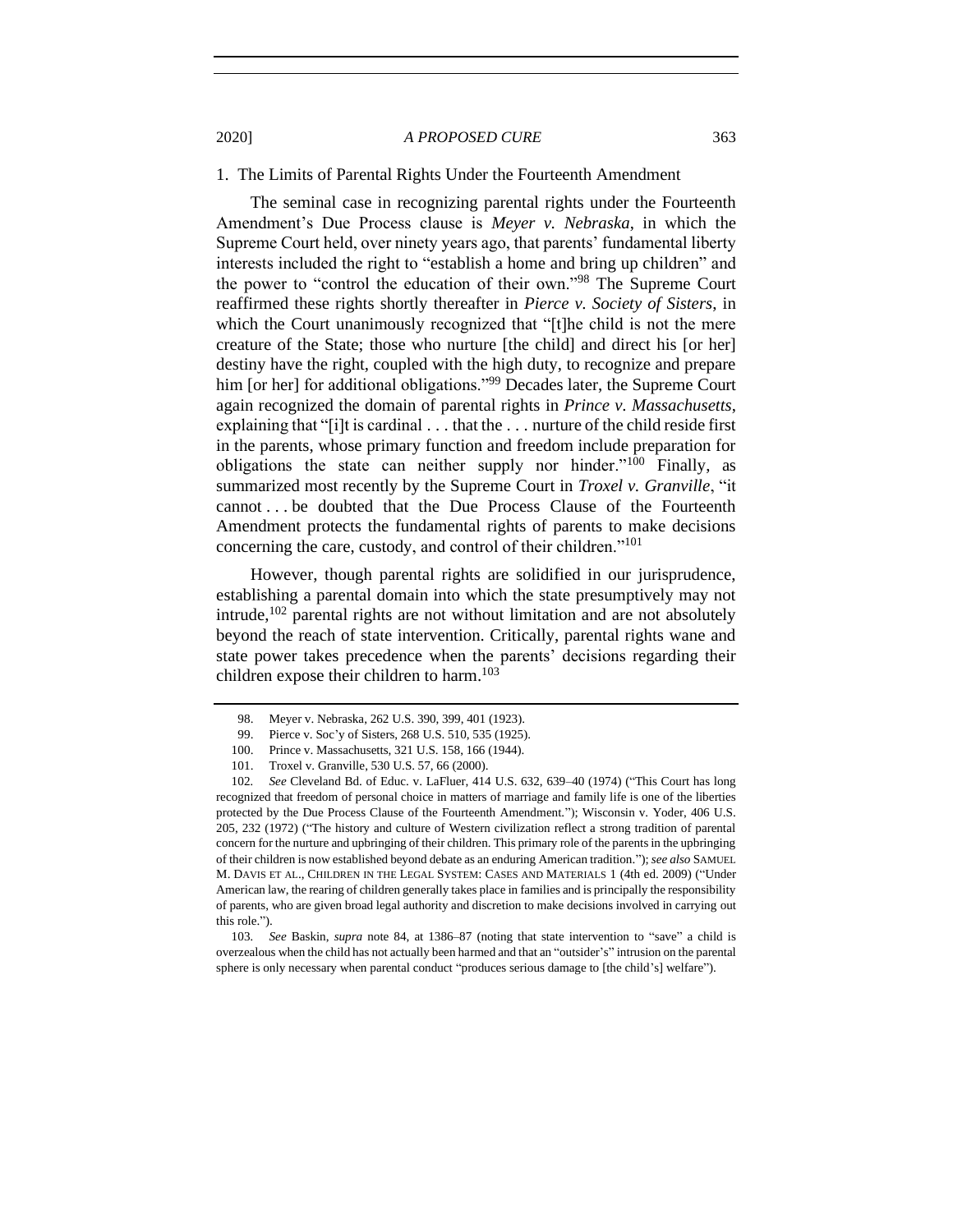Supreme Court precedent explicitly authorizes state intrusion when parental decisions subject children to physical harm<sup>104</sup> or deprivations of liberty.<sup>105</sup> The Supreme Court has not explicitly addressed whether the state may intrude when parental decisions subject children to psychological harm. However, the Court's reasoning in the cases that provide for state intrusion in the face of physical harm to children or deprivations of their liberty can be applied to the psychological harm that children suffer as a result of SOCE. Accordingly, with this broader scope of what is regarded as harmful to children, Supreme Court precedent authorizes state intrusion into the parental sphere; in subjecting their children to the harmful practice of SOCE at the hands of any provider, parents lose their ascendance over state power, allowing the state to constitutionally intervene.

#### <span id="page-19-0"></span>2. Parental Rights Bar State Intrusion When Children Are Not Harmed

Parental choices that do not harm or threaten harm to children fall within the bounds of parental rights and are thereby constitutionally insulated from state intrusion.<sup>106</sup> For example, in *Meyer*, the Supreme Court held that a Nebraska statute prohibiting any individual or teacher—in any private, religious, or public education space—to teach a child who had not passed the eighth grade a language other than English was an unconstitutional infringement upon parents' Fourteenth Amendment right to direct the upbringing and education of their children.<sup>107</sup> The Court explained that, although the state has the power to enact laws designed to protect and improve the wellbeing of its citizenry, "[n]o emergency has arisen which renders knowledge by a child of some language other than English so clearly *harmful* as to justify its inhibition with the consequent infringement of rights long freely enjoyed."<sup>108</sup> Thus, the statute was "arbitrary," without any "reasonable relation" to a legitimate end of the state, given that "[m]ere knowledge of the German language cannot reasonabl[y] be regarded as harmful."<sup>109</sup>

The proposition that parental rights preclude state intrusion when parental choices do not harm children was reaffirmed in *Society of Sisters*. 110 There, the Supreme Court unanimously held that an Oregon law requiring

<sup>104</sup>*. See Prince*, 321 U.S. at 164, 169–70.

<sup>105</sup>*. See* Parham v. J.R., 442 U.S. 584, 616–17, 620 (1979).

<sup>106</sup>*. See* Meyer v. Nebraska, 262 U.S. 390, 400, 403 (1923); *see also* Pierce v. Soc'y of Sisters, 268 U.S. 510, 534–35 (1925).

<sup>107.</sup> Meyer, 262 U.S. at 396–97, 399–403.

<sup>108.</sup> *Id*. at 401, 403 (emphasis added).

<sup>109.</sup> *Id*. at 400, 403.

<sup>110.</sup> *See Soc'y of Sisters*, 268 U.S. at 534–36.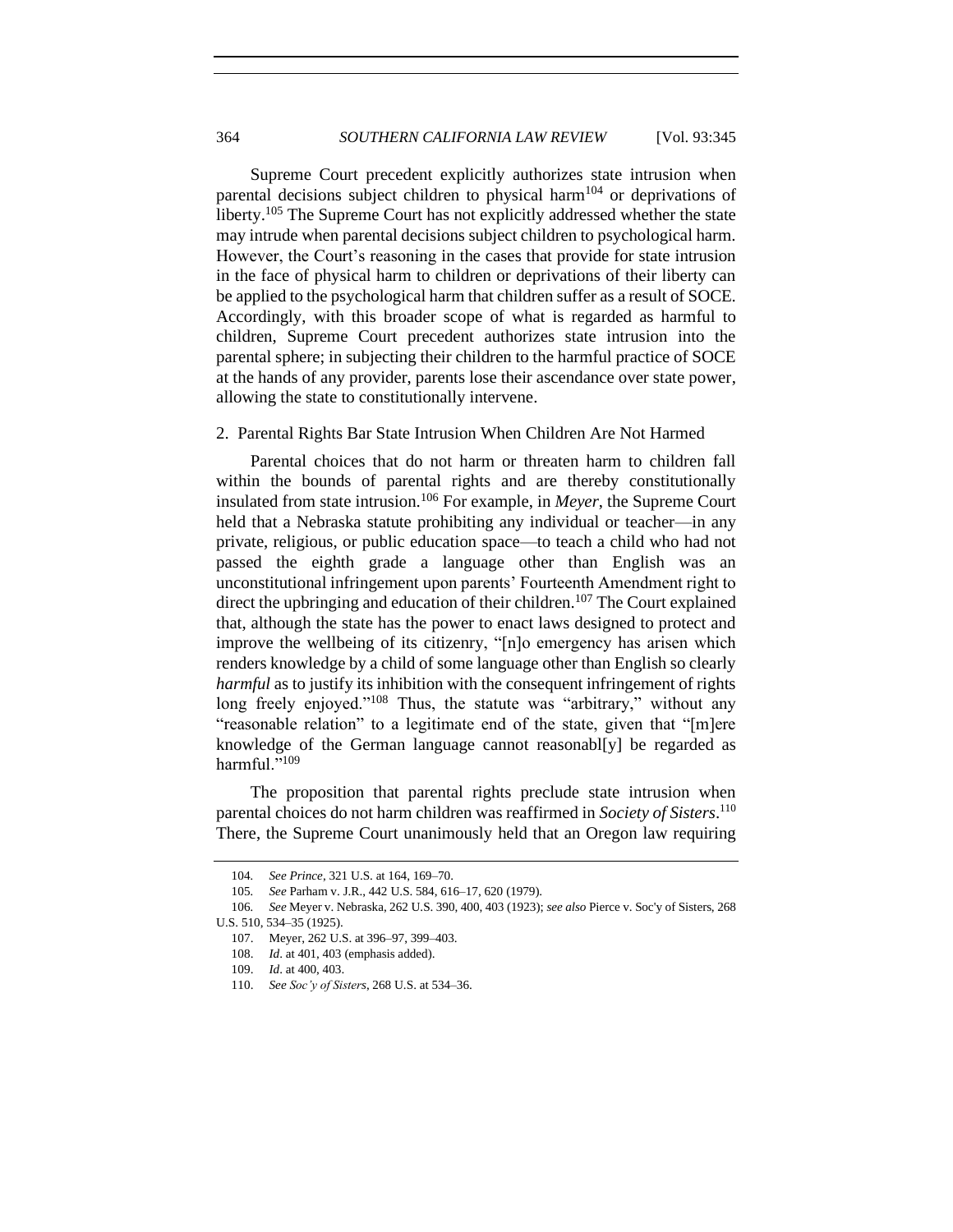every parent of a child between the ages of eight and sixteen to enroll the child in public education unreasonably interfered with the right of parents to direct the education and upbringing of their children.<sup>111</sup> The Court explained that the private education institutions that challenged the constitutionality of the statute "engaged in a kind of undertaking not inherently *harmful*, but long regarded as useful and meritorious."<sup>112</sup> Because the state legislation did not protect children from harm, the state had traversed too far into the domain of parental rights. $^{113}$ 

<span id="page-20-0"></span>3. Parental Rights Are Limited When Demonstrated to Be Harmful to Children

Parental rights necessarily cede to protective state power when parental decisions harm or threaten harm to children.<sup>114</sup> For example, in *Prince*, the aunt and custodian of a nine-year-old girl permitted the child to join her near a traffic intersection in selling copies of Jehovah's Witnesses gospel magazines, thereby violating a state child labor statute.<sup>115</sup> The aunt challenged the constitutionality of the statute, claiming in pertinent part that it violated her parental rights under the Fourteenth Amendment.<sup>116</sup> The Court held that the statute was constitutional.<sup>117</sup> The Court explained that the statute targeted a harm in the form of the "evils" of "the crippling effects of child employment"—especially child employment that takes place in public places, in light of all of the possible harms that can be encountered on the street—and the unique harms associated with propagandizing, such as "emotional excitement and psychological or physical injury."<sup>118</sup> The Court acknowledged the supremacy of parental rights in directing the upbringing of children but held that the State "has a wide range of power for limiting parental freedom and authority in things affecting the child's welfare."<sup>119</sup> Thus, the Court held that the state, acting to "guard the general interest in [the child's] well being," may restrict "the parent's claim to control of the

<sup>111.</sup> *Id.*

<sup>112</sup>*. Id.* at 534 (emphasis added).

<sup>113</sup>*. See id.* at 535 ("[R]ights guaranteed by the Constitution may not be abridged by legislation which has no reasonable relation to some purpose within the competency of the State.").

<sup>114</sup>*. See* Prince v. Massachusetts, 321 U.S. 158, 164, 168–70 (1944); *see also* Parham v. J.R., 442 U.S. 584, 616–17, 620 (1979).

<sup>115</sup>*. Prince*, 321 U.S. at 161–63.

<sup>116</sup>*. Id.* at 164.

<sup>117</sup>*. Id.* at 169–71. As summarized in *Wisconsin v. Yoder*, the holding of *Prince* is that "the power of the parent, even when linked to a free exercise claim, may be subject to limitation under *Prince* if it appears that parental decisions will jeopardize the health or safety of the child, or have a potential for significant social burdens." Wisconsin v. Yoder, 406 U.S. 205, 233–34 (1972).

<sup>118</sup>*. Prince*, 321 U.S. at 168–70.

<sup>119</sup>*. Id.* at 166–67.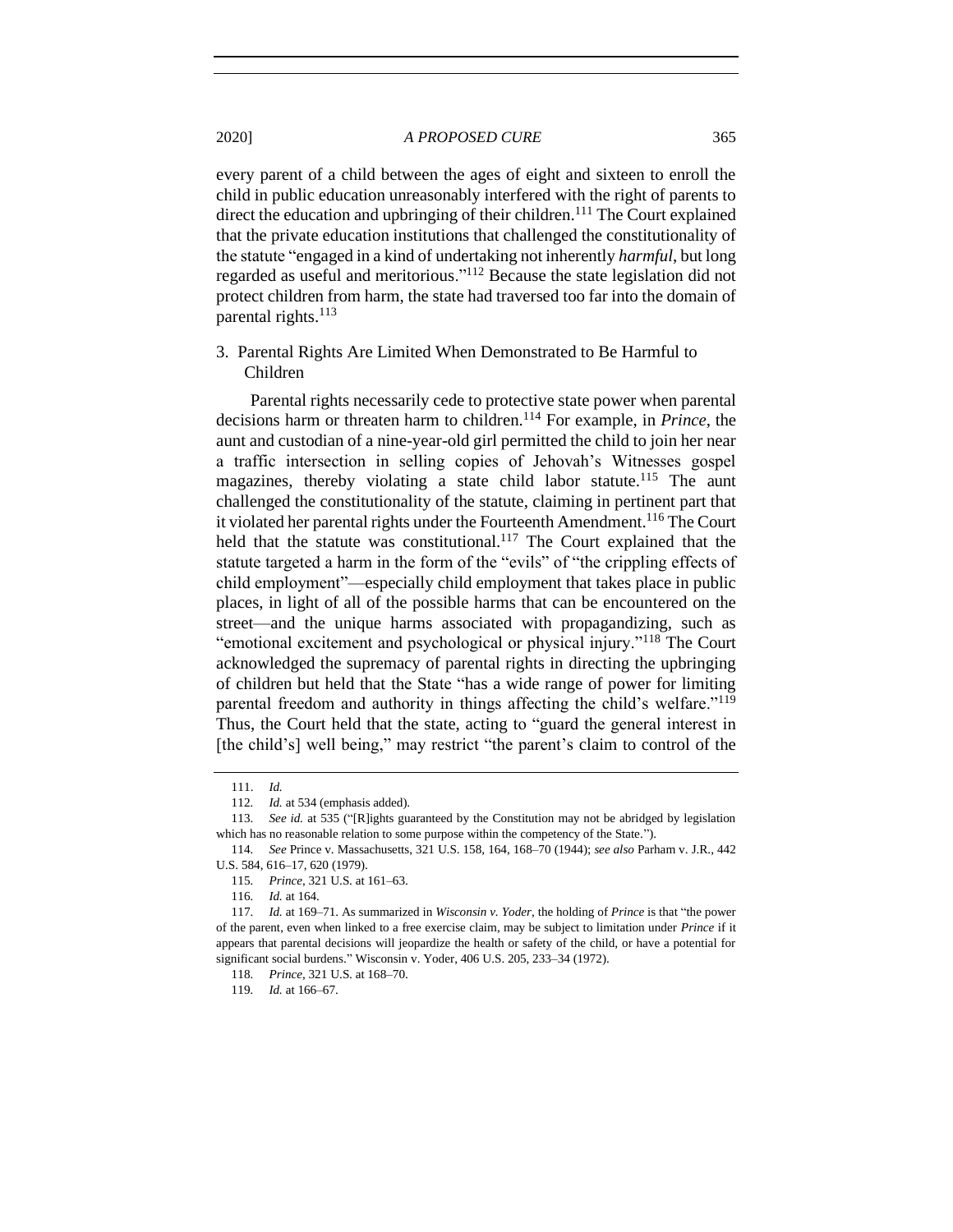child."<sup>120</sup> Moreover, drawing a bright line between what parents may choose for themselves as adults and what parents may choose for their children, the Court clarified that "[p]arents may be free to become martyrs themselves  $\ldots$  [,] [b]ut it does not follow they are free, in identical circumstances, to make martyrs of their children before they have reached the age of full and legal discretion when they can make that choice for themselves."<sup>121</sup>

The notion that parental rights reach their limit when parental decisions harm or threaten harm to children was reaffirmed in *J.R.*.<sup>122</sup> There, in evaluating the constitutionality of a voluntary commitment statute in Georgia, the Supreme Court held that children, like adults, have a substantial liberty interest in not being unnecessarily committed to an institution and in avoiding the social stigma associated with having received psychiatric care.<sup>123</sup> The Court stood firm that "a state is not without constitutional control over parental discretion in dealing with children when their physical or mental health is jeopardized."<sup>124</sup> Accordingly, the Court found that because the "risk of error inherent in the parental decision to have a child institutionalized for mental health care is sufficiently great[,] . . . some kind of inquiry should be made by a 'neutral factfinder' to determine whether the statutory requirements for admission are satisfied."<sup>125</sup> The Court prescribed a framework that satisfied this requirement of a neutral review<sup>126</sup> and found that the Georgia statute satisfied its requirements.<sup>127</sup> Thus, because the challenged statute protected children from the harm of liberty deprivation due to unnecessary involuntary commitment and the harm of social stigma

<sup>120</sup>*. Id.* at 166, 168–71.

<sup>121</sup>*. Id.* at 169–71. However, just as the Court placed a clear limit on parental power, it also placed a clear limit on its holding, confining it to the facts of the case, thereby barring its application to every "state intervention in the indoctrination and participation of children in religion" and declining to issue a "warrant for every limitation on [children's] religious training and activities." *Id.* at 171 (internal quotation marks omitted).

<sup>122.</sup> Parham v. J.R., 442 U.S. 584, 600–01 (1979).

<sup>123.</sup> *Id.*

<sup>124</sup>*. Id.* at 603.

<sup>125</sup>*. Id.* at 606 (citation omitted).

<sup>126.</sup> The Court described this framework as follows:

<sup>[</sup>The] inquiry must carefully probe the child's background using all available sources, including, but not limited to, parents, schools, and other social agencies. Of course, the review must also include an interview with the child. It is necessary that the decisionmaker have the authority to refuse to admit any child who does not satisfy the medical standards for admission. Finally, it is necessary that the child's continuing need for commitment be reviewed periodically by a similarly independent procedure.

*Id.* at 606–07.

<sup>127</sup>*. Id.* at 616–17, 620.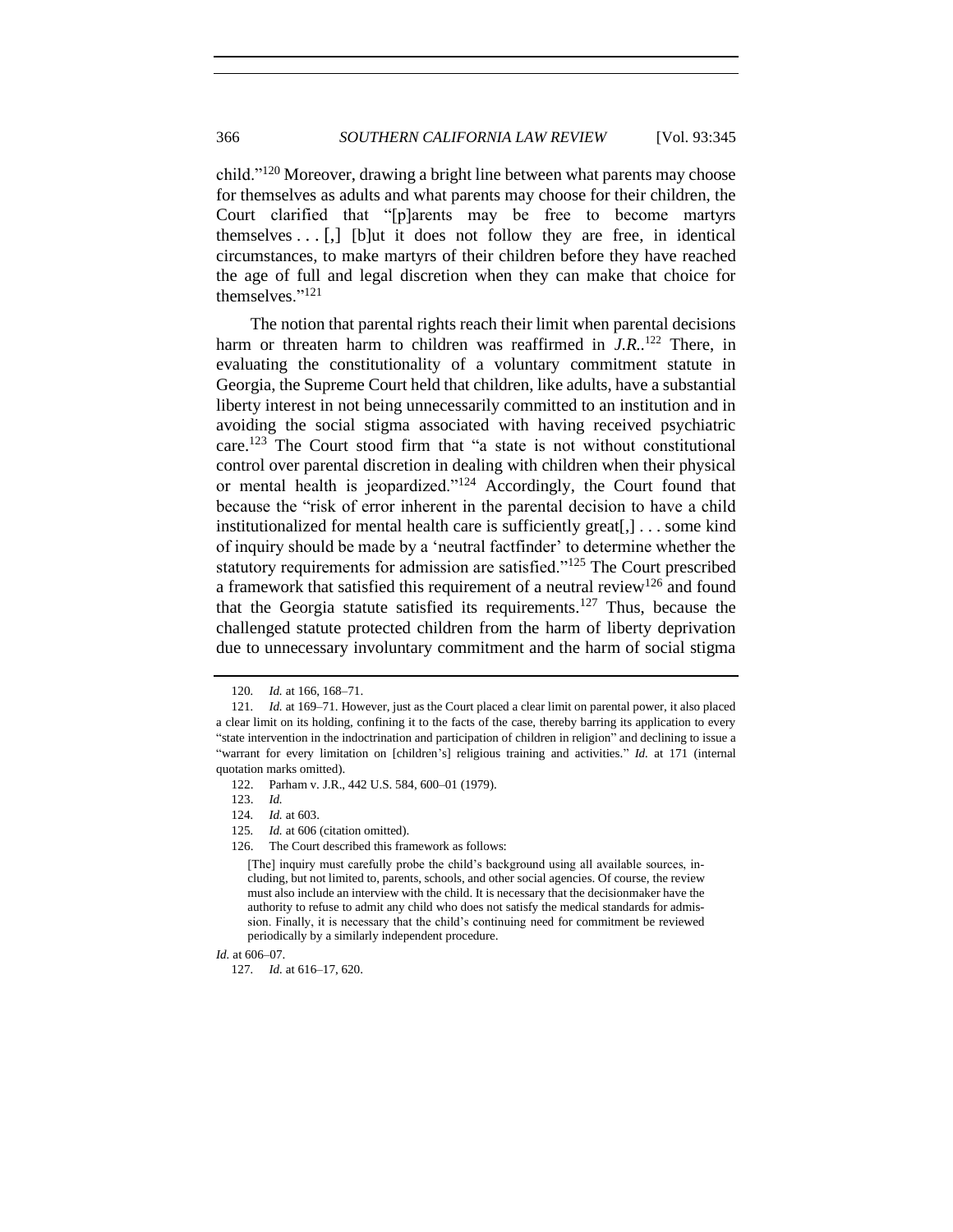stemming from having been committed, the statute was constitutional.<sup>128</sup>

<span id="page-22-0"></span>4. Parental Rights Are Necessarily and Constitutionally Limited in the Context of SOCE

The cases referenced above can be placed on a spectrum. On one end rest *Meyer* and *Society of Sisters*, in which parental rights rendered state intervention unconstitutional because the respective pieces of legislation failed to target a real harm posed to children. On the other end of the spectrum rest *Prince* and *J.R.*, in which state intrusion into the sphere of parental rights was constitutional because the state addressed a real harm posed to children.

And so the question arises: is the proposed legislation, which bars parents from subjecting their children to SOCE, more like legislation that bars the instruction of children in a language other than English (*Meyer*) or that requires public school attendance (*Society of Sisters*); or is the proposed legislation more like legislation that protects children from the harms of child labor and propagandizing (*Prince*), of being denied their liberty interest, and of being subjected to social stigma as a result of psychiatric commitment (*J.R.*)?

The answer is quite clear: the proposed legislation, which concededly represents an intrusion of the state into the domain of parental rights, falls closer to the *Prince* and *J.R.* end of the spectrum because it targets a real harm. Like the legislation in *Prince* and *J.R.*, which was constitutional in spite of its intrusion into the domain of parental rights because it targeted a harm that parental choices posed to their children; the proposed legislation is constitutional because it, too, targets a harm that parental choices pose to children.

Unlike instruction in a language other than English (*Meyer*) or a private education (*Society of Sisters*), which the Supreme Court asserted could not "reasonabl[y] be regarded as harmful," $129$  and deemed "useful and meritorious,"<sup>130</sup> respectively, SOCE can reasonably be regarded as harmful and could hardly be labeled as "useful and meritorious" in light of its dubious success rate and reported harm rate. The depression, anxiety, suicidal ideation, self-hatred, and other repercussions that the Task Force and other mental health professional associations found to result from SOCE were especially acute in children subjected to such treatment, given their

<sup>128</sup>*. See id.*

<sup>129.</sup> Meyer v. Nebraska, 262 U.S. 390, 400 (1923).

<sup>130.</sup> Pierce v. Soc'y of Sisters, 268 U.S. 510, 534–36 (1925).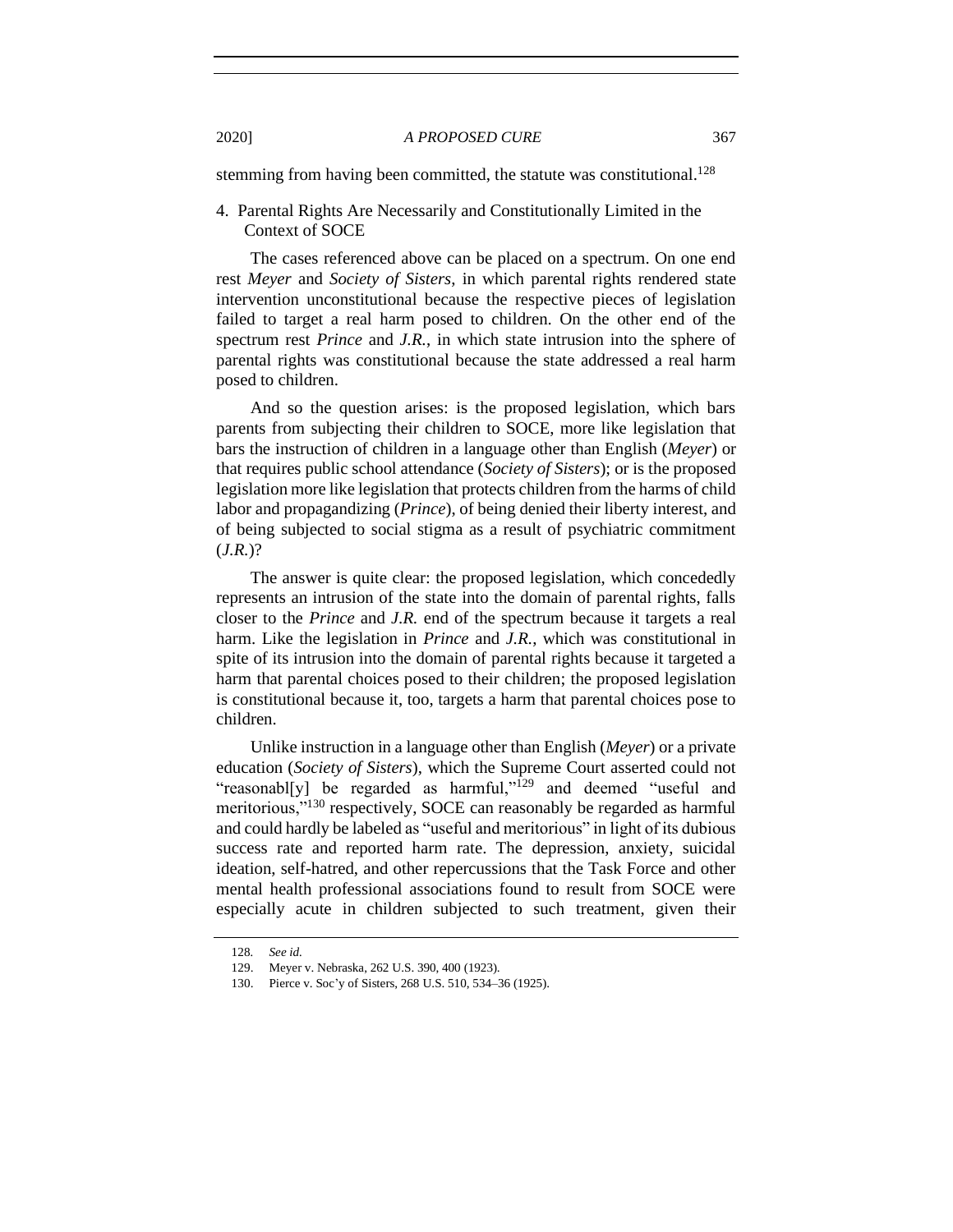vulnerability. Indeed, the effects of SOCE on children are much more similar to the "evil[]," "crippling effects" of child employment that the Massachusetts legislature constitutionally sought to eradicate in *Prince*. While parents, as adults, may still choose to subject themselves to SOCE under the proposed legislation, as the Supreme Court explained in *Prince*, parents' freedom to make martyrs of themselves does not encompass a right to make martyrs of their children. Moreover, children's liberty interests against being confined to a treatment facility and encountering social stigma associated with such confinement, as set out in *J.R.*, are triggered when parents subject their children to SOCE, particularly in the context of religious-based and coercive SOCE facilities. Just as parental rights were constitutionally curtailed by child labor and voluntary commitment laws due to the harms of child employment, liberty deprivation, and social stigma, parental rights should similarly not extend so far as to permit parents to subject their children to the harm, deprivation of liberty, and social stigma associated with SOCE.

As the Supreme Court noted in *Prince*, "[a] democratic society rests, for its continuance, on the healthy, well-rounded growth of young people into full maturity as citizens, with all that implies."<sup>131</sup> Given the detrimental effects that SOCE—whether at the hands of a state-licensed professional or unlicensed individual—has on children's health and well-being, the existence of harm is evident, and the state is well within its police power to act to quell this harm. Parental rights pose no insurmountable barrier to this proposed legislation: because parental decisions to subject children to SOCE are harmful to children, and because parental rights yield to state intervention when parental decisions are harmful to children, parental rights should yield to protective state intervention.

<span id="page-23-0"></span>5. Bolstering a Claim of Parental Rights with a Free Exercise Claim Still Does Not Bar State Intervention When Children Are Harmed

Given the strong religious undercurrent associated with  $SOCE$ ,  $^{132}$ parents seeking to subject their children to SOCE may attempt to add further constitutional justification to their conduct by bolstering their parental rights claim with a claim of free exercise. However, parental rights under the Fourteenth Amendment, even when linked with a free exercise claim under the First Amendment, are not beyond the reach of the state if parental

<sup>131.</sup> Prince v. Massachusetts, 321 U.S. 158, 168 (1944).

<sup>132</sup>*. See* TASK FORCE REPORT, *supra* note [14,](#page-4-2) at 17–20, 25 (discussing the religious roots of sexual orientation change efforts and the current focus of SOCE on individuals with strong religious beliefs).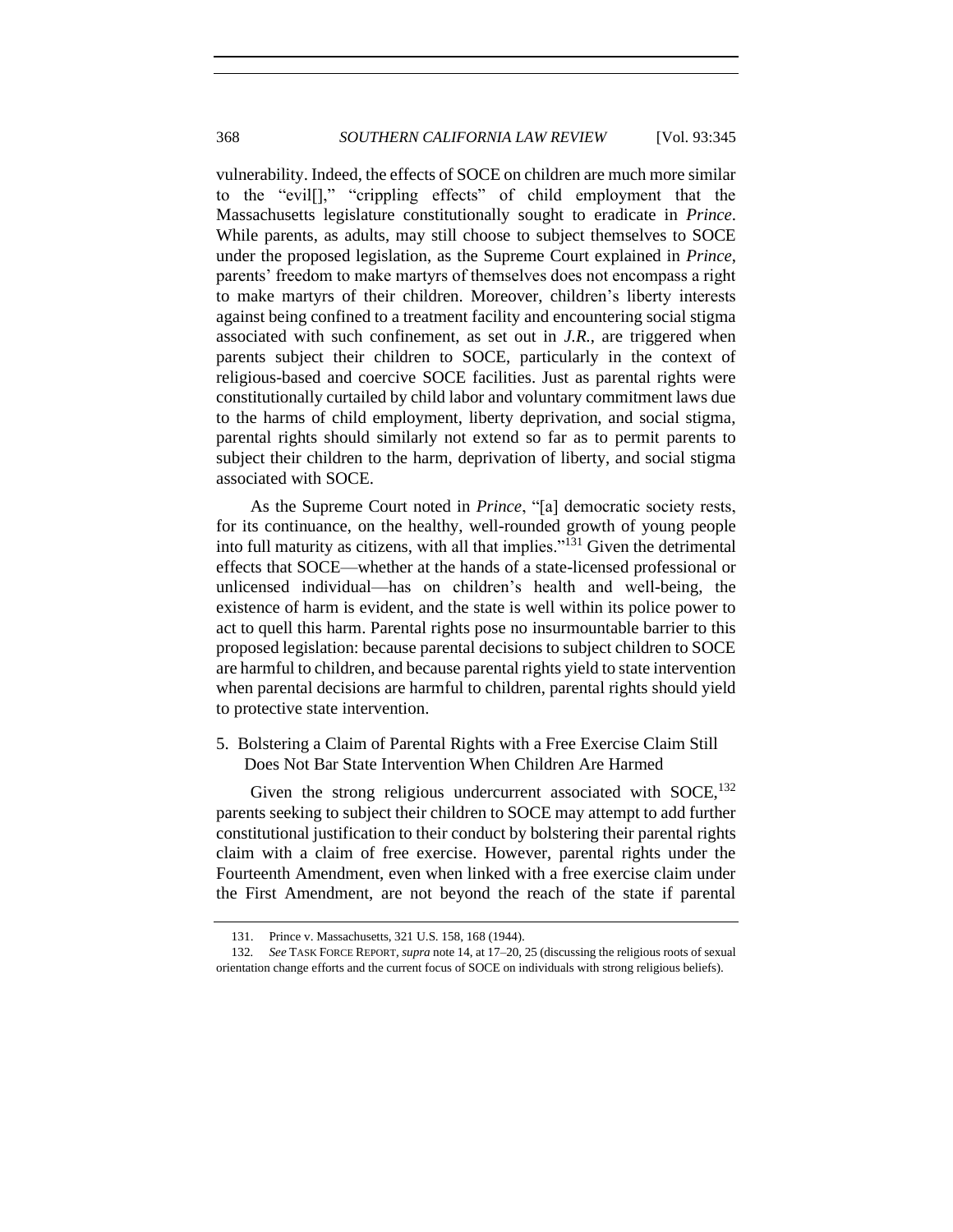decisions in light of those two rights are harmful to children.<sup>133</sup>

In *Wisconsin v. Yoder*, parents, who were members of the Old Order Amish religion and the Conservative Amish Mennonite Church, violated a Wisconsin compulsory school-attendance law, which required children to attend school until the age of sixteen, when they refused to send their children to school once they completed the eighth grade and were between the ages of fourteen and fifteen.<sup>134</sup> The parents believed that sending their children to school beyond the eighth grade posed a serious risk to their children's ability to integrate into the Amish community, not only because they would be physically and emotionally removed from the community, its dynamics, and its responsibilities during some of the most formative adolescent years, but also because high school imparts values to students that directly contradict the Amish religion.<sup>135</sup> This belief was legitimized by expert testimony from scholars on religion and education, who revealed that salvation within the Amish religion hinges on remaining "aloof from the world and its values," and that the religion objects to high school education because it is viewed as an "impermissible exposure of their children to a 'worldly' influence."<sup>136</sup> Moreover, one expert testified that compulsory high school education could result in "great psychological *harm* to Amish children" due to the conflicts it would produce between what they were learning and experiencing at school and in their community.<sup>137</sup>

The Supreme Court acknowledged that "the power of the parent, even when linked to a free exercise claim, may be subject to limitation . . . if it appears that parental decisions will jeopardize the health or safety of the child, or have a potential for significant social burdens."<sup>138</sup> Key in the Court's analysis of this case were its several, explicit acknowledgements that accommodating the Amish parents' religious preferences did not harm the children. The Court specifically noted that "[t]his case . . . is not one in

<sup>133</sup>*. See* Wisconsin v. Yoder, 406 U.S. 205, 232–34 (1972); *see also* Prince v. Massachusetts, 321 U.S. 158, 169–70 (1944).

<sup>134</sup>*. Yoder*, 406 U.S. at 207.

<sup>135</sup>*. Id.* at 207, 209–11. One expert on Amish society testified that modern high schools, with respect to their culture and curriculum, are not equipped to promote and instruct on Amish values. *Id.* at 212. The conflict in values between secondary education and the Amish religion are evident when juxtaposed: secondary education emphasizes "intellectual and scientific accomplishments, selfdistinction, competitiveness, worldly success, and social life with other students," while the Amish religion focuses on "informal learning-through-doing; a life of 'goodness,' rather than a life of intellect; wisdom, rather than technical knowledge; community welfare, rather than competition; and separation from, rather than integration with, contemporary worldly society." *Id.* at 210–11.

<sup>136</sup>*. Id.*

<sup>137</sup>*. Id.* at 212 (emphasis added).

<sup>138</sup>*. Id.* at 233–34.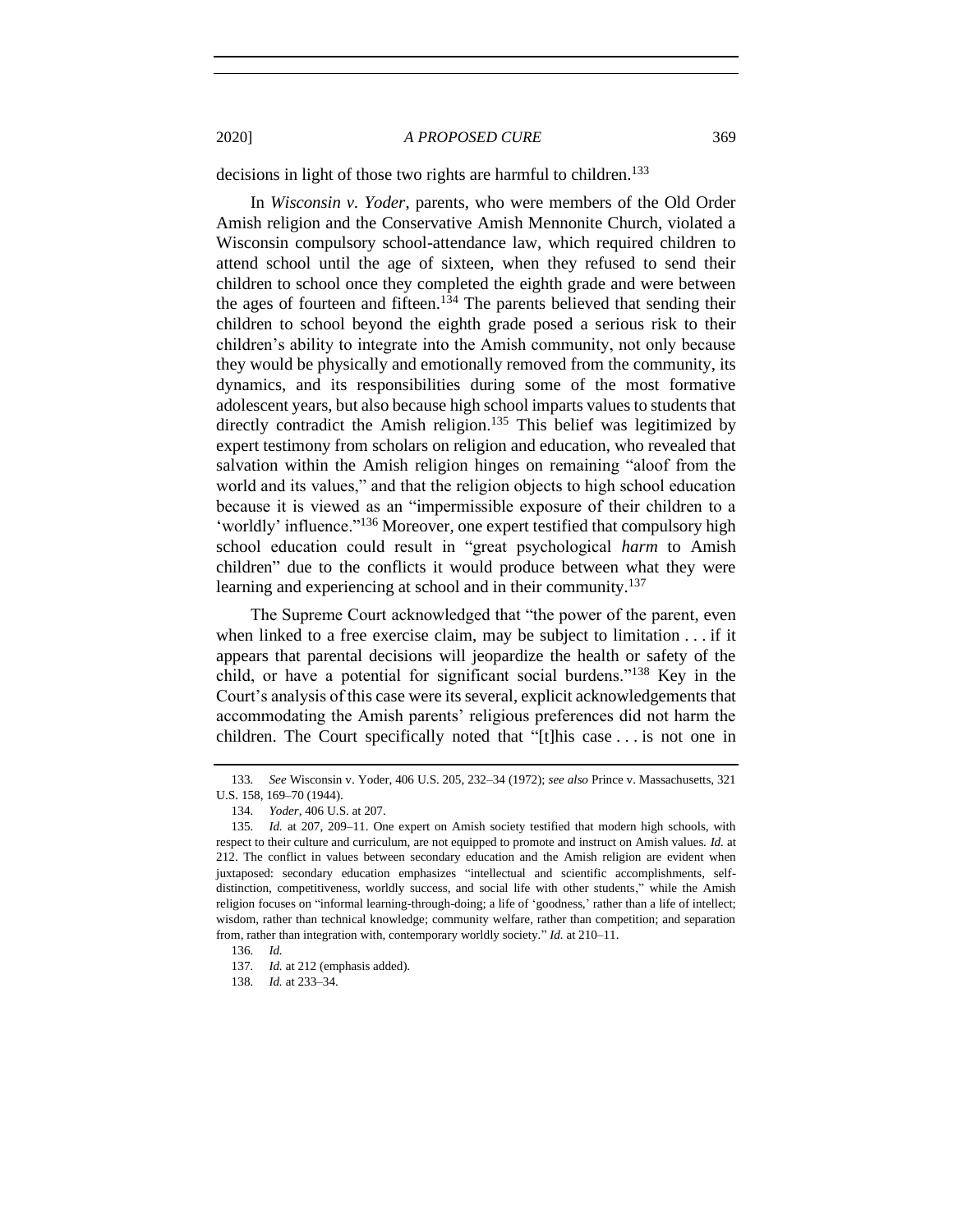which any *harm* to the physical or mental health of the child . . . has been demonstrated or may be properly inferred. The record is to the contrary, and any reliance on that theory would find no support in the evidence."<sup>139</sup> The record indicated that forgoing one to two years of compulsory education in light of the religious beliefs of the Amish community "will not impair the physical or mental health of the child, or result in an inability to be selfsupporting or to discharge the duties and responsibilities of citizenship."<sup>140</sup> The Court also noted that even if the Amish children chose to leave the Amish community, there was no evidence that they would be ill-equipped to function in life without a formal education beyond the eighth grade, given the "practical agricultural training and habits of industry and self-reliance" that they will have learned through their religious community.<sup>141</sup>

Thus, the Court held that the state was not permitted to "save" the children from the religious practices of the Amish community when the children suffered no harm and thus were not in need of saving.<sup>142</sup> Accordingly, Wisconsin's compulsory education statute violated the parents' free exercise rights and unconstitutionally infringed upon their right to direct the upbringing of their children.<sup>143</sup>

The guardian in *Prince* also brought suit under the First Amendment, arguing that Massachusetts' child labor law unconstitutionally infringed upon her freedom of religion in addition to her Fourteenth Amendment parental rights.<sup>144</sup> There, the Court made clear that the state's primary objective was the wellbeing of children, and it accordingly is well within the state's power to intrude on parental freedom when a child's welfare is at risk, even if the parent "grounds his claim to control the child's course of conduct on religion or conscience."<sup>145</sup> Thus, the Court found that the Massachusetts child labor statute that barred a parent or guardian from permitting her child to engage in street preaching in the name of religion was neither an unconstitutional infringement upon religious freedom nor an unconstitutional infringement upon parental rights because of the risk of harm to children created by child employment and the possible "emotional excitement and psychological or physical injury" that street preaching entails.<sup>146</sup>

<sup>139</sup>*. Id.* at 230 (emphasis added) (footnote omitted).

<sup>140</sup>*. Id.* at 234.

<sup>141</sup>*. Id.* at 224.

<sup>142</sup>*. Id.* at 232, 234.

<sup>143</sup>*. Id.* at 234.

<sup>144.</sup> Prince v. Massachusetts, 321 U.S. 158, 159, 164 (1944).

<sup>145</sup>*. Id.* at 166–67.

<sup>146</sup>*. Id.* at 169–71.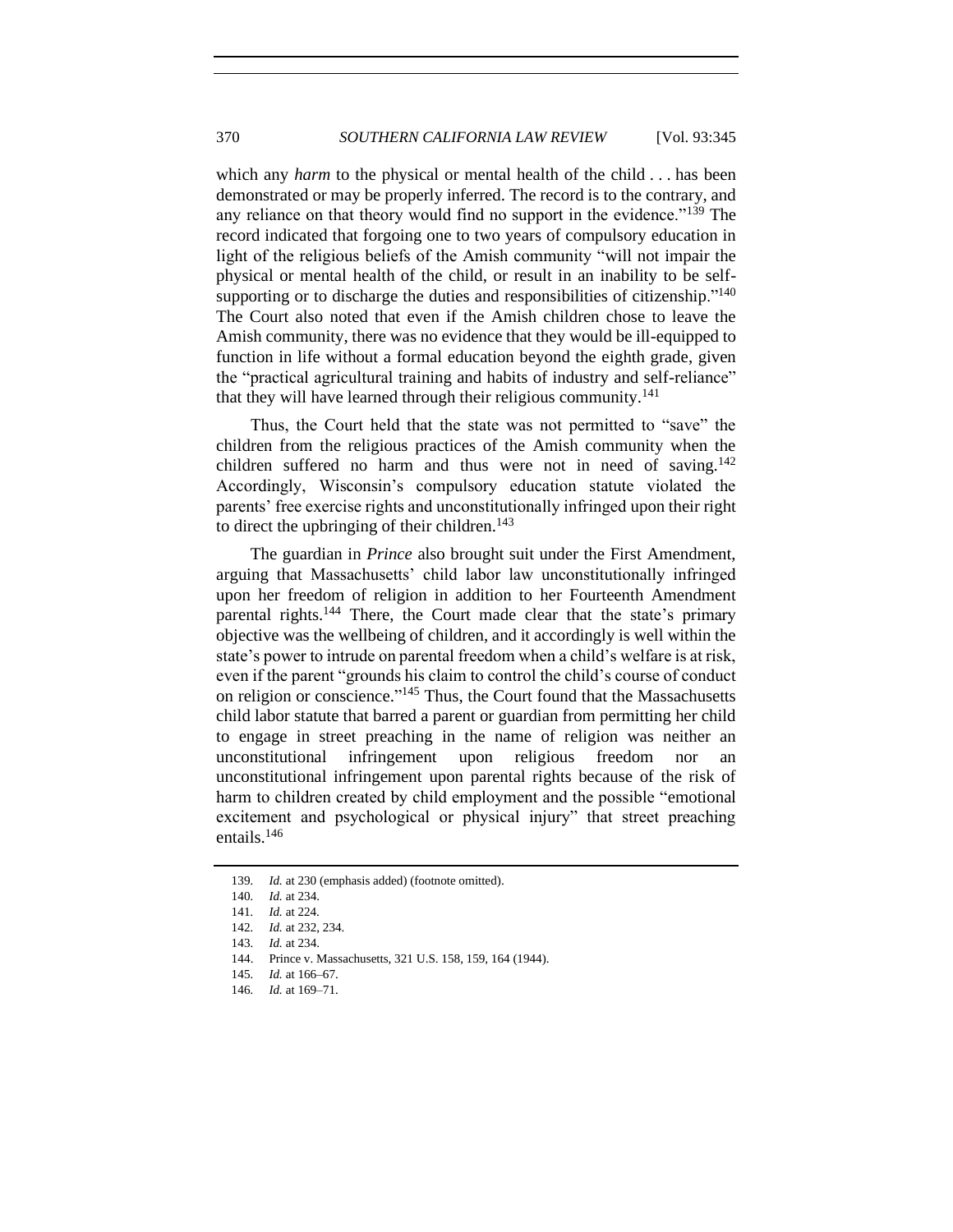## <span id="page-26-0"></span>6. A Claim of Religious Freedom Does Not Insulate Parental Rights from State Intrusion in the Context of SOCE

Once more, the cases examined can be placed on a spectrum: on one end rests *Yoder*, in which a free exercise claim successfully bolstered a parental rights claim when parental choices did not harm or threaten harm to children, rendering state intrusion into the parental domain unconstitutional; at the other end rests *Prince*, in which a parental rights claim coupled with a free exercise claim was unsuccessful when parental choices harmed or threatened harm to children, rendering protective state intrusion into the parental domain constitutional.

Parents seeking to justify their decision to subject their children to SOCE by bolstering their claim of parental rights under the Fourteenth Amendment with a claim of free exercise under the First Amendment align much more closely with the guardian in *Prince* than with the parents in *Yoder*. Just as in *Prince*, in which parental choices that created a risk of harm to children in the form of the "evils" of child employment and the emotional, psychological, and physical injuries stemming from propagandizing, could not be constitutionally justified by a double-headed claim of parental rights and free exercise; parental choices in subjecting children to SOCE create a risk of harm to children in the form of increased depression, anxiety, suicidal ideation, and other lasting psychological, emotional, and potentially physical harms and thus cannot be constitutionally justified on grounds of parental rights even with the added force of a free exercise claim. Additionally, in contrast to the unanimous evidence in *Yoder* from Amish parents and religious and educational scholars that showed that allowing Amish parents to remove their children from school after finishing the eighth grade in the name of religion was *not* harmful to the children, there is a consensus among the mainstream mental health professional associations that allowing children to be exposed to SOCE *is* harmful. Thus, while it was *state* intrusion in requiring that Amish children attend school—not parental choices—that threatened "great psychological harm" to children in *Yoder*, thus rendering state conduct unconstitutional in the name of parental rights and free exercise; in the case of SOCE, it is *parental* conduct that threatens great harm to children, thus rendering state protection constitutional in spite of parental rights and free exercise rights.

Parents seeking to bolster a parental rights claim to subject their children to SOCE with a free exercise claim should, in contrast to the parents in *Yoder*, be unsuccessful precisely because the parental choice advocated for here is harmful to children. Accordingly, just as the guardian in *Prince* could not subject her child to the dangerous activity of religious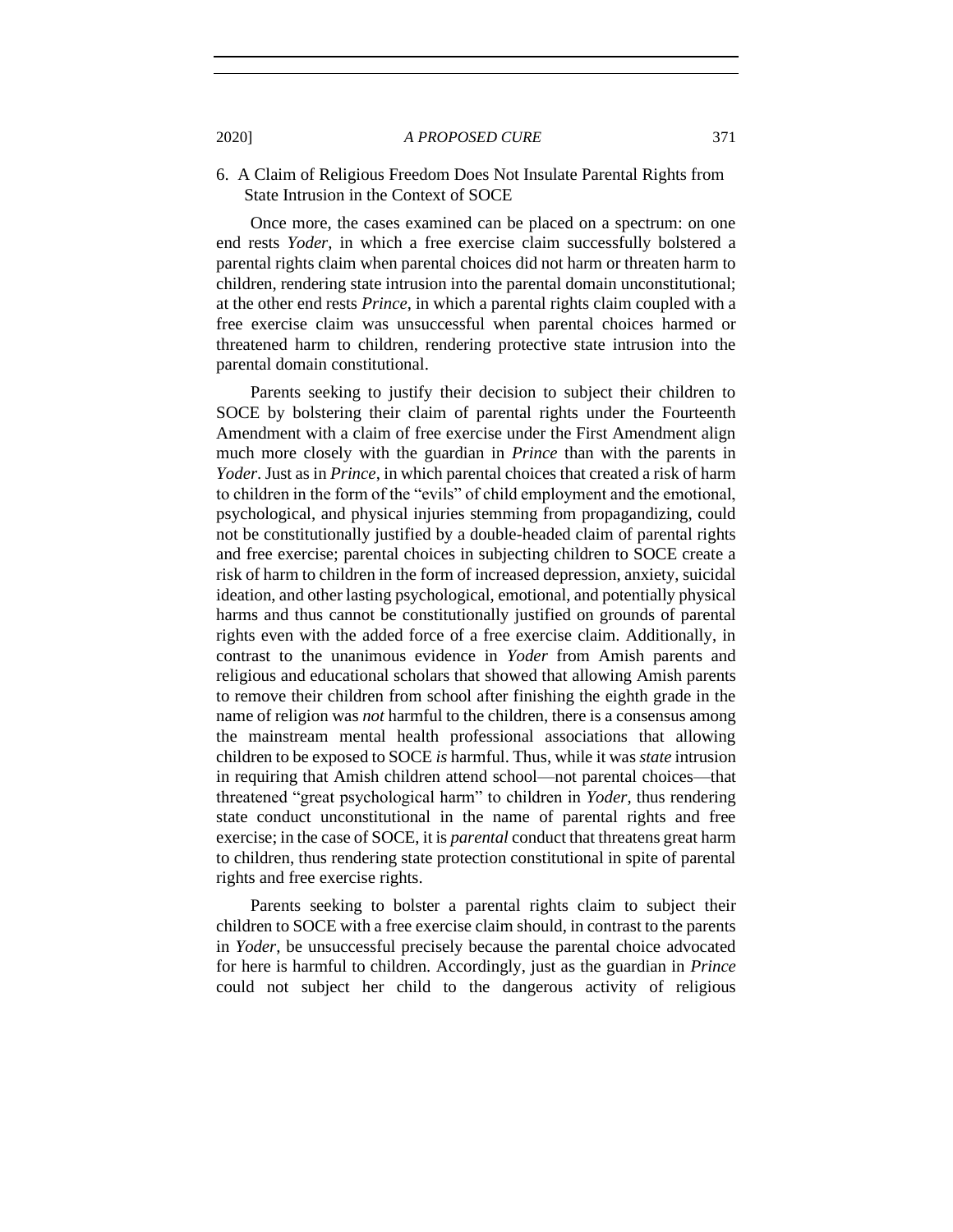propagandizing on the street, even though such conduct was performed in the name of religion, parents should not be permitted to subject their children to the harmful effects of SOCE, even if religiously motivated.

# IV. "THICK" VERSUS "THIN" PARENTAL RIGHTS

<span id="page-27-0"></span>The preceding analysis in Part III is not unanimously supported. In an article asserting that the federal courts in *Welch*, *Pickup*, *King*, and *Doe* conducted a "feeble judicial analysis of parental rights," Lynn D. Wardle argued that the rulings that California and New Jersey SOCE legislation do not unconstitutionally infringe upon parental rights provide for a "thin" version of parental rights that is in conflict with the "thick" parental rights that the Supreme Court prescribes.<sup>147</sup> Wardle relies primarily on *J.R.* to support his argument in favor of "protecting parental discretion in making child-rearing decisions."<sup>148</sup> Comparing the medical treatment issues present in both *J.R.* and current SOCE legislation, Wardle emphasized the Court's statements in *J.R.* about the "broad . . . authority" that parents have in directing the upbringing of their children to bolster his conclusion that even current SOCE legislation infringes upon parental rights.<sup>149</sup>

Given that Wardle found parental rights under current SOCE legislation to be too thin, it is virtually certain that he would also find parental rights under the proposed SOCE legislation to be much too weak. However, both current SOCE legislation and the proposed SOCE legislation leave the heart of childrearing—the power to direct the moral upbringing of children—still squarely within the parents' domain. By their own terms, both strains of SOCE legislation leave the occurrences within the home between parents and children untouched, and parents can still express contempt over their children's sexuality and take them to church. Under both current SOCE legislation and the proposed SOCE legislation, moral guidance is still left to the parents, and parental rights remain thick even under the proposed legislation.

## V. A POTENTIALLY FRUITLESS ENDEAVOR?

<span id="page-27-1"></span>The proposed legislation presents a critical loophole of its own: religious-based and other SOCE programs could simply redefine themselves to fall outside the bounds of the protective SOCE legislation. For example, instead of advertising themselves as religious programs intended to change

<sup>147.</sup> Lynn D. Wardle, *Controversial Medical Treatments for Children: The Roles of Parents and of the State*, 49 FAM. L.Q. 509, 526−27, 531 (2015).

<sup>148</sup>*. Id.* at 530–31.

<sup>149</sup>*. Id.* at 530 (quoting Parham v. J.R., 442 U.S. 584, 602−03 (1979)).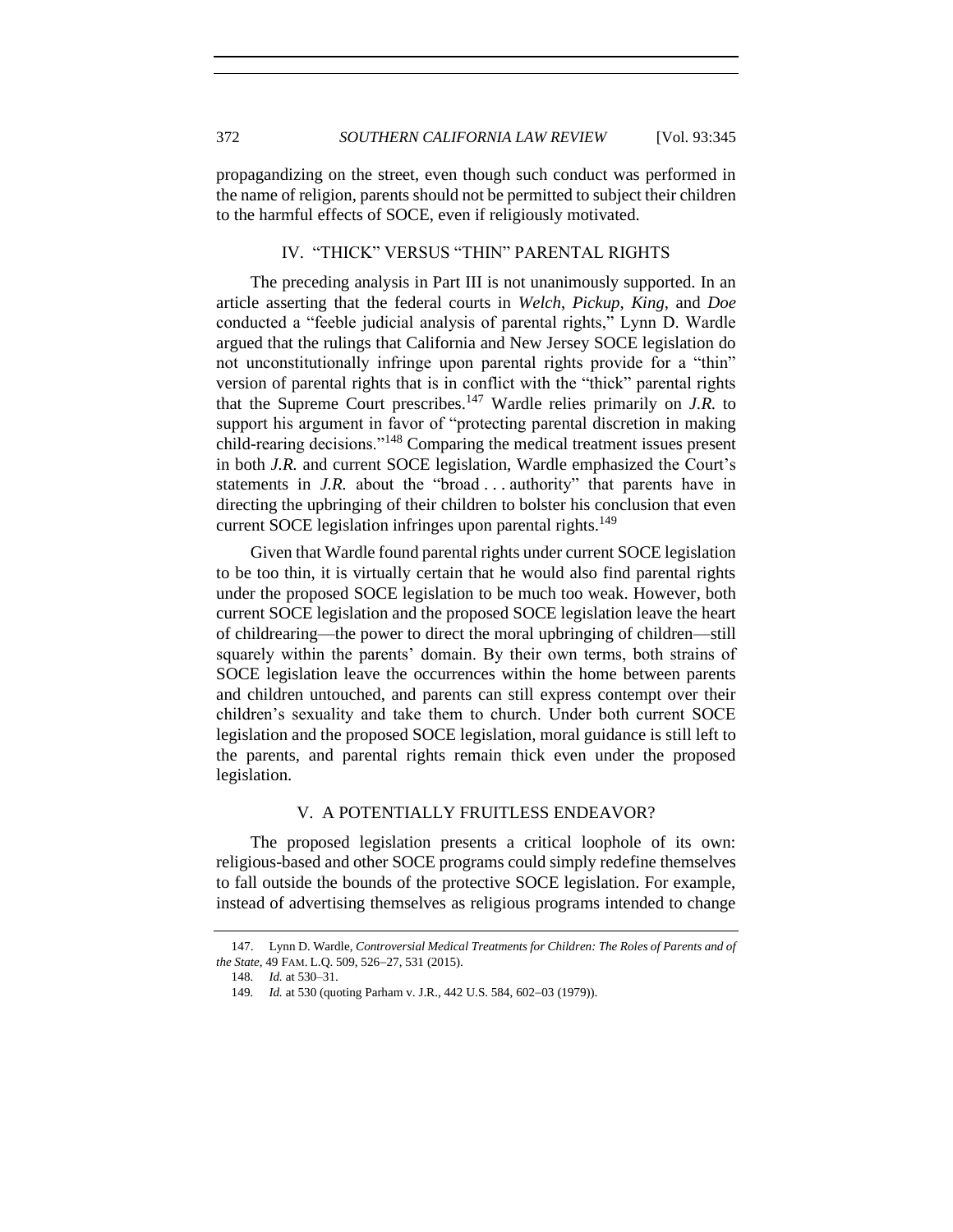the sexual orientation of its participants, programs could define themselves as a regular meeting place where individuals pray over others who experienced same-sex attractions or where individuals study the passages in the Bible that are believed to condemn homosexuality.

Although this proposed statute allows room for this tactic, the statute's utility is not vitiated. First and foremost, the statute's own terms limit the reach of this loophole. The statute requires that the "primary goal" is determined through a finding of fact based on the totality of the circumstances. Thus, to draw on the hypotheticals posed above, even if religious programs shifted their marketed goal away from explicit conversion therapy and instead marketed themselves as a study of the Bible's allegedly anti-homosexual passages, it is still possible for such programs to violate the proposed legislation, as an analysis of the totality of the circumstances could lead to a finding that the program's primary goal remains changing sexual orientation.

Second, the fact that some programs and individuals could find a way to evade this legislation does not render the legislation useless. The proposed statute still targets considerably more SOCE treatment than current legislation and thus offers minors more protection than they have now. Moreover, just because people will find ways to engage in activities prohibited by law does not mean that there should not be laws at all.

# <span id="page-28-0"></span>VI. A POLICY ARGUMENT IN SUPPORT OF THE PROPOSED LEGISLATION

In addition to the doctrinal argument set out above as to why the state *can* constitutionally enter the parental domain in wholly prohibiting parents from subjecting their children to SOCE, there is also a policy justification for why the state *should* do so. In arguing for greater limitation of parental rights from an ethics perspective, Samantha Godwin asserted that "[g]ranting parents rights that are enforceable against their children according to the parent's separate interests has the effect of displacing and diminishing consideration for children's separate interests and rights. This displacement and diminution of children's rights and interests amounts to denying children equal protection and consideration."<sup>150</sup> Allowing parents to unilaterally consent to SOCE for their children is not only harmful to children with respect to the potential physical, psychological, and emotional repercussions that such treatment can have, but is also harmful from an individual liberty

<sup>150.</sup> Samantha Godwin, *Against Parental Rights*, 47 COLUM. HUM. RTS. L. REV. 1, 5 (2015) (footnote omitted).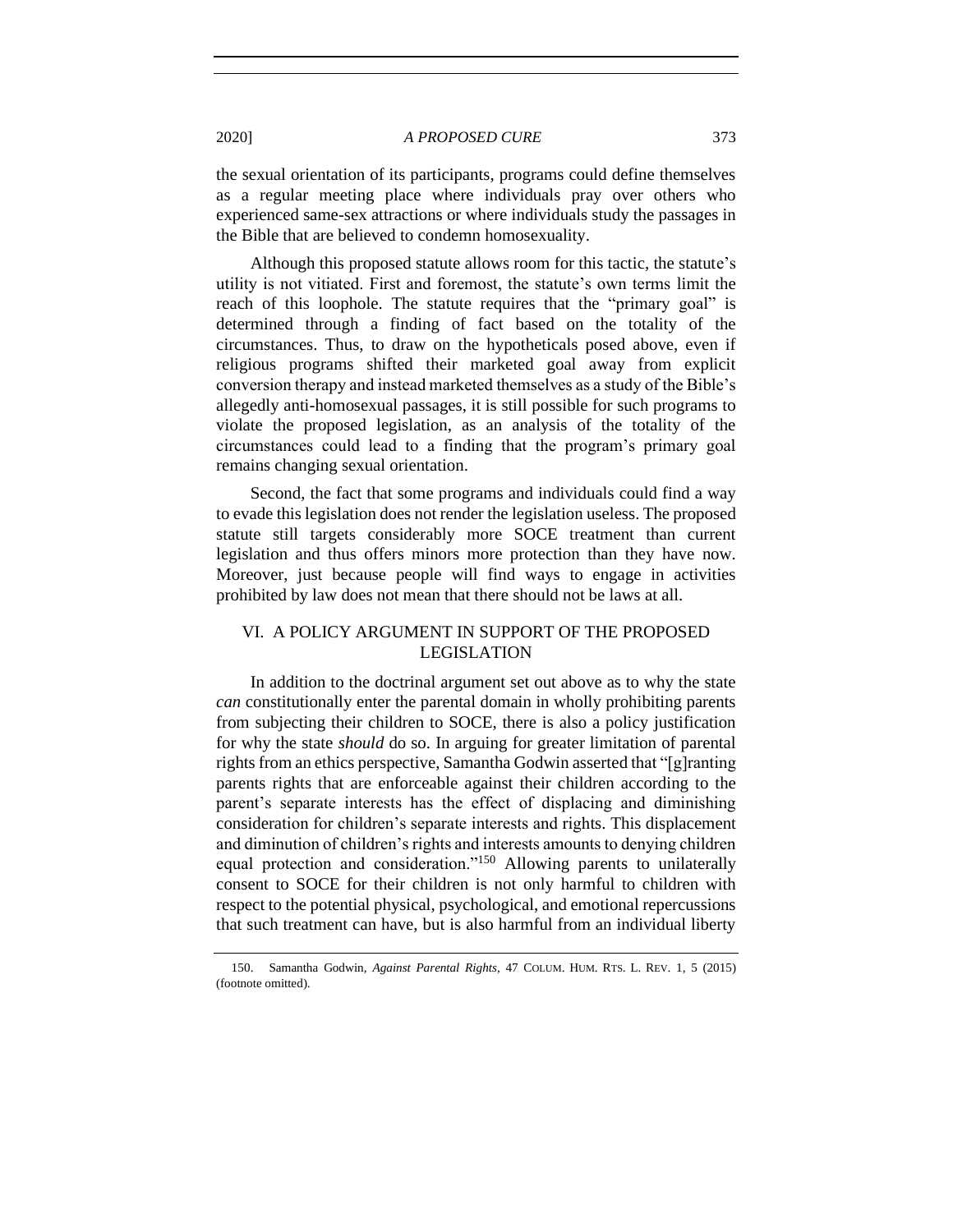perspective: it denies children the ability to make their own choices regarding their sexuality.

As the Supreme Court noted in *Prince*, "[a] democratic society rests, for its continuance, upon the healthy, well-rounded growth of young people into full maturity as citizens with all that implies."<sup>151</sup> Stuart J. Baskin expanded this notion in observing that "[a]n important goal of childrearing in a democratic society" is "encouraging individual self-determination."<sup>152</sup> Allowing parents to consent to SOCE for their children does just the opposite of fostering individual self-determination in their children, not only at the moment of giving consent for SOCE without regard to their children's preferences, but also for the potentially lifelong repercussions that their children could experience as a result of this treatment. The proposed legislation provides for a greater opportunity for children to decide how to address their sexuality for themselves.

Moreover, in considering a liberal conception of equality, Ronald Dworkin explained the following:

I presume that we all accept the following postulates of political morality. Government must treat those whom it governs with concern, that is, as human beings who are capable of suffering and frustration, and with respect, that is, as human beings who are capable of forming and acting on intelligent conceptions of how their lives should be lived. Government must not only treat people with concern and respect, but with equal concern and respect. It must not distribute goods or opportunities unequally on the grounds that some citizens are entitled to more because they are worthy of more concern. It must not constrain liberty on the ground that one citizen's conception of the good life of one group is nobler or superior to another's. These postulates, taken together, state what might be called the liberal conception of equality; but it is a conception of equality, not of liberty as license, that they state.<sup>153</sup>

Allowing parental rights to extend so far as to give parents license to subject their children to SOCE at the hands of any type of provider can result in immediate and lasting harm. This does not comport with the notion that children are entitled to rights of their own. Although a more detailed consideration of children's rights falls beyond the scope of this Note, it can be stipulated that children have—and ought to have—some rights independent of those belonging to their parents. Children are independently capable of "suffering and frustration" and of "forming and acting on

<sup>151.</sup> Prince v. Massachusetts, 321 U.S. 158, 168 (1944).

<sup>152.</sup> Baskin, *supra* note [84,](#page-15-0) at 1399 n.77.

<sup>153.</sup> RONALD DWORKIN, TAKING RIGHTS SERIOUSLY 326–27 (Bloomsbury Acad. 2013) (1977).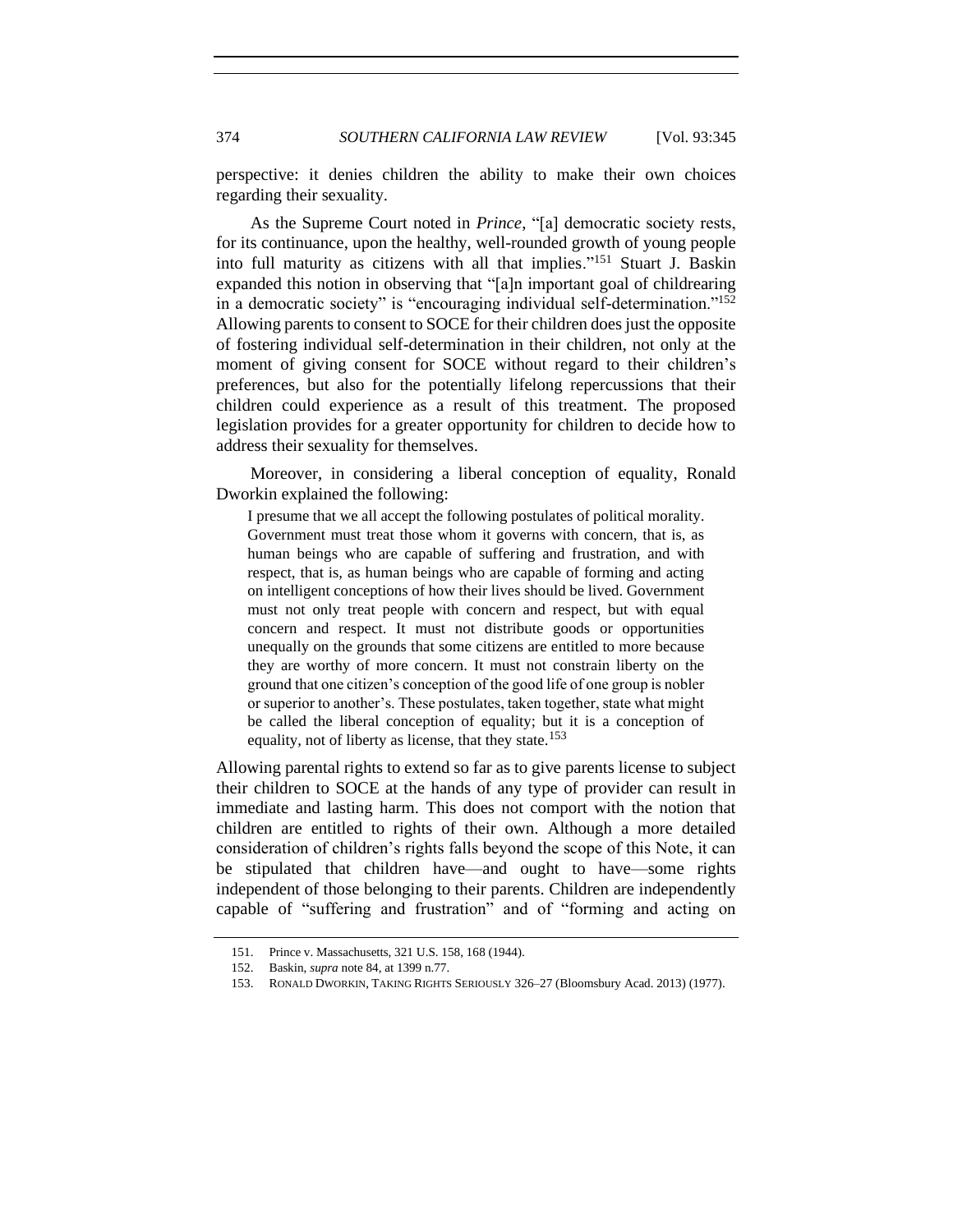intelligent conceptions of how their lives should be lived." Accordingly, children deserve the right to define their own "good life" and to address their own sexuality how and when they see fit, or, at a minimum, should not be expected to abide by their parents' conception of the "good life" when it comes to their own sexuality.

Finally, an examination of Isaiah Berlin's concepts of negative and positive liberty offers further support for vesting a right in children to decide for themselves how to respond to their sexual orientation. According to Berlin's concept of negative liberty, which can be understood as liberty that is free of coercion, "[t]he wider the area of non-interference the wider my freedom."<sup>154</sup> While Berlin did not advocate for a limitless freedom among individuals, he asserted the following:

[T]here ought to exist a certain minimum area of personal freedom which must on no account be violated; for if it is overstepped, the individual will find himself in an area too narrow for even that minimum development of his natural faculties which alone makes it possible to pursue, and even to conceive, the various ends which men hold good or right or sacred.<sup>155</sup>

The ability for children to make their own decisions regarding their sexuality should be within the "minimum area of personal freedom" that Berlin discussed. Without the freedom of sexual autonomy, children's personal development is hindered, which can in turn negatively impact their adult lives with respect to how they adjust to, function in, and contribute to society. The damaging effects of SOCE on children can last a lifetime, and children should be freed from this interference.

Berlin's concept of positive liberty, which can be understood as the "freedom which consists in being one's own master,"<sup>156</sup> provides another perspective on why children should have the freedom to direct their sexual lives. As Berlin explained:

I wish my life and decisions to depend on myself, not on external forces of whatever kind. I wish to be the instrument of my own, not of other men's, acts of will. I wish to be a subject, not an object; to be moved by reasons, by conscious purposes, which are my own, not by causes which affect me, as it were, from outside. I wish to be somebody, not nobody; a doer—deciding, not being decided for, self-directed and not acted upon by external nature or by other men as if I were a thing, or an animal, or a slave incapable of playing a human role, that is, of conceiving goals and policies of my own and realising them. . . . I wish, above all, to be

<sup>154.</sup> ISAIAH BERLIN, LIBERTY 166, 170 (Henry Hardy ed. 2002).

<sup>155</sup>*. Id.* at 171.

<sup>156</sup>*. Id.* at 178.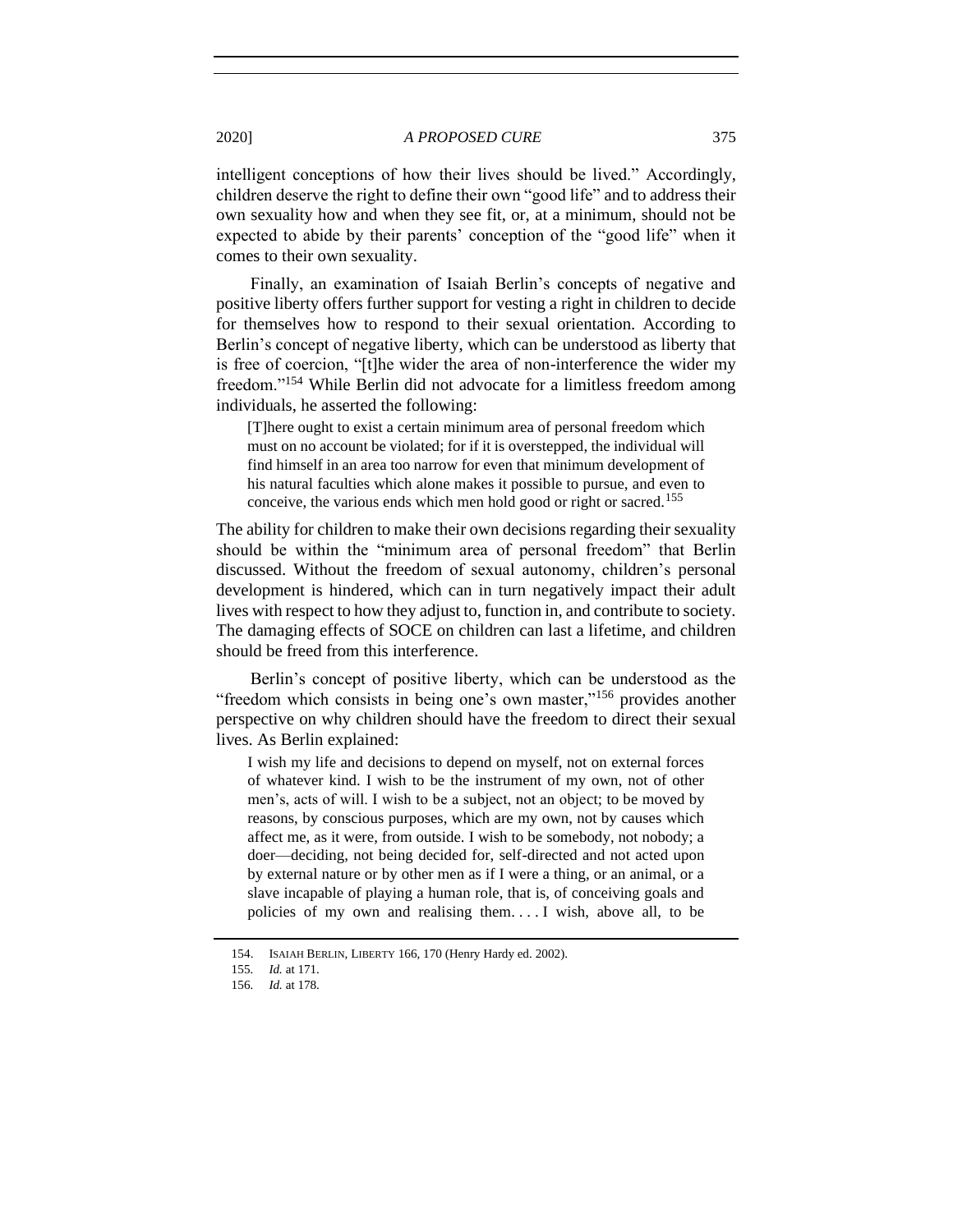conscious of myself as a thinking, willing, active being, bearing responsibility for my choices and able to explain them by references to my own ideas and purposes.<sup>157</sup>

Under this concept of positive liberty, children should be "instruments of [their] own," treated as conscious, thinking, active subjects instead of as objects subject to the sexual orientation preferences of their parents. Decisions related to one's sexuality—defining it, responding to it, acting on it—should rest with that individual, whether or not that individual has reached the age of majority. Accordingly, the decision as to whether to engage in SOCE should rest squarely with the child in question.

#### **CONCLUSION**

<span id="page-31-0"></span>Sexual orientation change efforts ("SOCE") have been unanimously renounced as harmful and ineffective by the leading mental health professional associations. This renunciation is not limited to SOCE performed on adults or to SOCE at the hands of state-licensed mental healthcare providers. SOCE have been renounced as harmful to everyone, as administered by anyone. Yet, not even half of the United States have laws that prohibit the practice. And even the states that have laws against the practice do not completely protect children from the harmful effects of SOCE, as current laws are limited to prohibiting state-licensed mental healthcare professionals from engaging in SOCE with children, leaving children wholly unprotected from SOCE at the hands of religious leaders and other unlicensed providers.

The legislation proposed in this Note endeavors to offer children more complete protection from the harms of SOCE in part by barring parents from subjecting their children to SOCE at the hands of any provider—statelicensed, religiously-guided, or otherwise. Through an examination of Supreme Court precedent as to the limits of parental rights, whether raised alone under the Fourteenth Amendment or in conjunction with a free exercise claim under the First Amendment, this Note has established doctrinal support for more expansive legislation. Under Supreme Court precedent, the presumptively impervious domain of parental rights, whether rooted in sacred or secular justifications, is rendered permeable to protective state power when children are harmed. Because SOCE are harmful to children no matter the source, the state is within its means to bar parents from consenting to such treatment for their children. Moreover, this Note offers a policy justification for this expansive legislation grounded in the necessity

157*. Id.*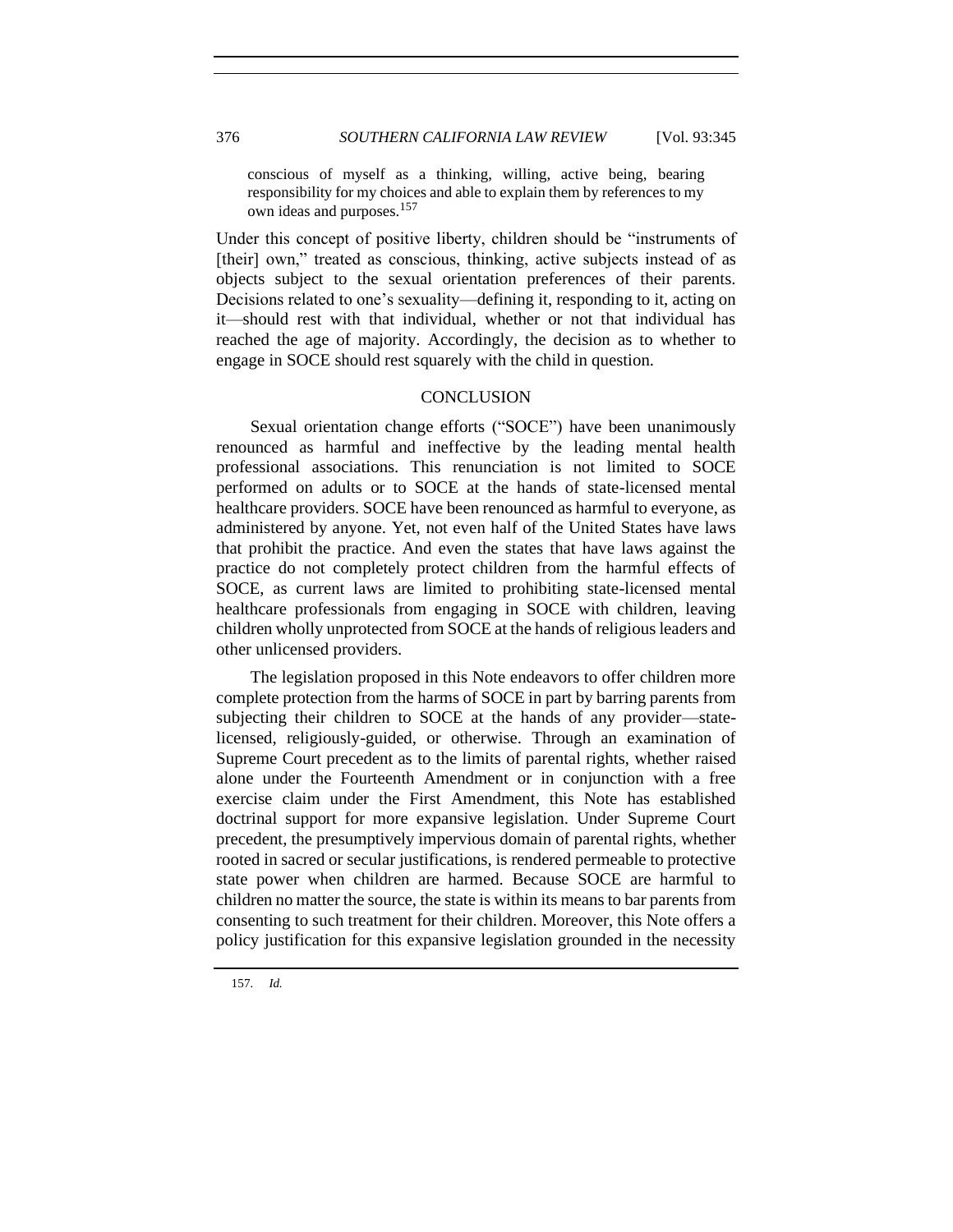of preserving and promoting the individual liberty of children in society.

Thus, in light of the foregoing doctrinal and policy justifications, states not only can but should do more to protect their children from the harms of SOCE, and the legislation proposed in this Note provides a viable avenue to that end.